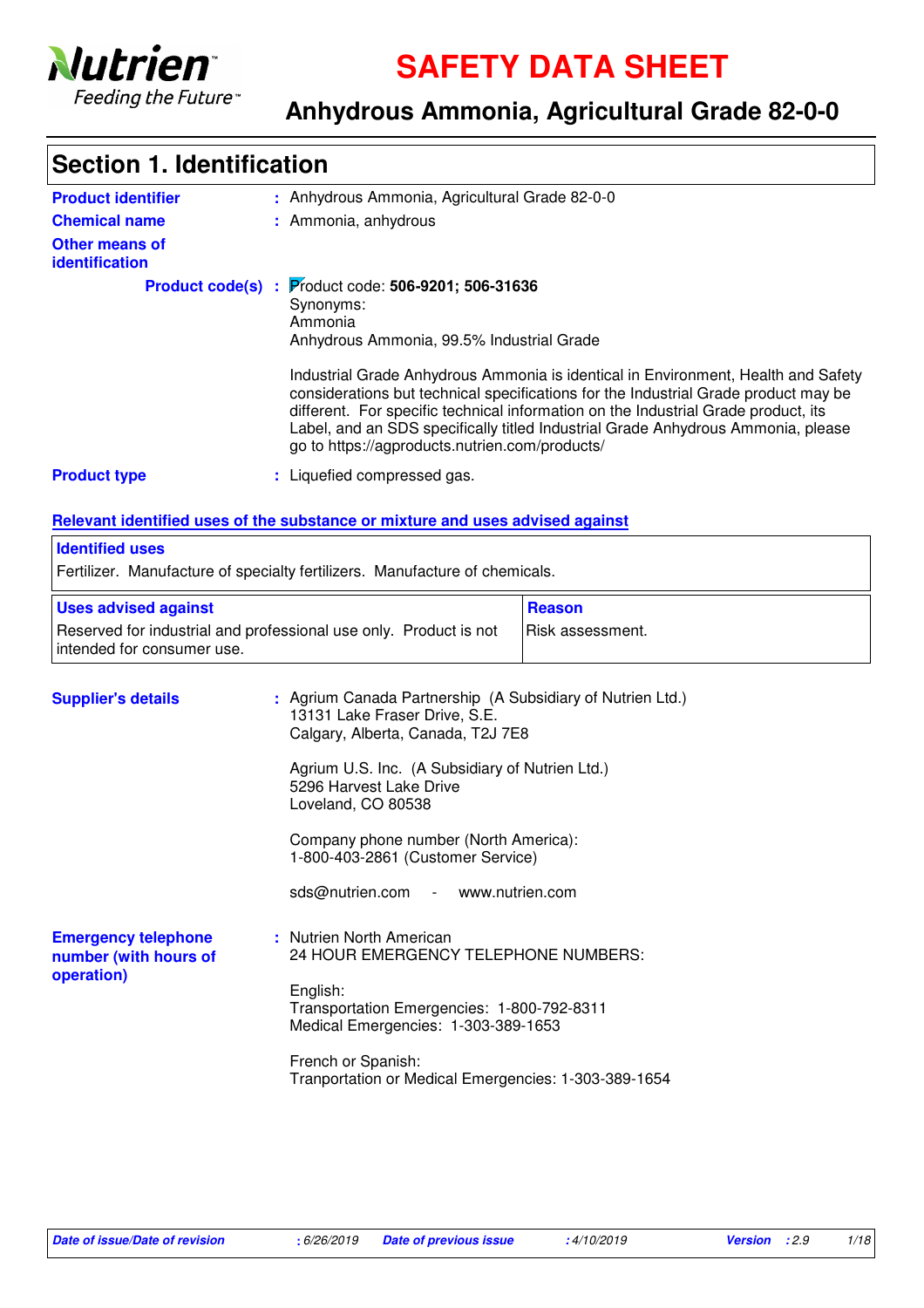# **Section 2. Hazard identification**

| <b>Classification of the</b><br>substance or mixture   |   | : FLAMMABLE GASES - Category 2<br>GASES UNDER PRESSURE - Liquefied gas<br><b>CORROSIVE TO METALS - Category 1</b><br><b>ACUTE TOXICITY (inhalation) - Category 3</b><br>SKIN CORROSION - Category 1B<br>SERIOUS EYE DAMAGE - Category 1                                                                                                                                                                                                                                                                                                                                                                                                                                                                                                                                                                      |
|--------------------------------------------------------|---|--------------------------------------------------------------------------------------------------------------------------------------------------------------------------------------------------------------------------------------------------------------------------------------------------------------------------------------------------------------------------------------------------------------------------------------------------------------------------------------------------------------------------------------------------------------------------------------------------------------------------------------------------------------------------------------------------------------------------------------------------------------------------------------------------------------|
| <b>OSHA/HCS status</b>                                 | ÷ | This material is considered hazardous by the OSHA Hazard Communication<br>Standard (29 CFR 1910.1200).                                                                                                                                                                                                                                                                                                                                                                                                                                                                                                                                                                                                                                                                                                       |
| <b>GHS label elements</b>                              |   |                                                                                                                                                                                                                                                                                                                                                                                                                                                                                                                                                                                                                                                                                                                                                                                                              |
| <b>Hazard pictograms</b>                               |   |                                                                                                                                                                                                                                                                                                                                                                                                                                                                                                                                                                                                                                                                                                                                                                                                              |
| <b>Signal word</b>                                     |   | Danger                                                                                                                                                                                                                                                                                                                                                                                                                                                                                                                                                                                                                                                                                                                                                                                                       |
| <b>Hazard statements</b>                               |   | Flammable gas.<br>Contains gas under pressure; may explode if heated.<br>May be corrosive to metals.<br>Toxic if inhaled.<br>Causes severe skin burns and eye damage.                                                                                                                                                                                                                                                                                                                                                                                                                                                                                                                                                                                                                                        |
| <b>Precautionary statements</b>                        |   |                                                                                                                                                                                                                                                                                                                                                                                                                                                                                                                                                                                                                                                                                                                                                                                                              |
| <b>General</b>                                         |   | : Not applicable.                                                                                                                                                                                                                                                                                                                                                                                                                                                                                                                                                                                                                                                                                                                                                                                            |
| <b>Prevention</b>                                      |   | : Wear protective gloves. Wear eye or face protection. Wear protective clothing.<br>Keep away from heat, hot surfaces, sparks, open flames and other ignition sources.<br>No smoking. Keep only in original packaging. Use only outdoors or in a well-<br>ventilated area. Avoid breathing gas. Wash hands thoroughly after handling.                                                                                                                                                                                                                                                                                                                                                                                                                                                                        |
| <b>Response</b>                                        |   | IF INHALED: Remove person to fresh air and keep comfortable for breathing.<br>Immediately call a POISON CENTER or physician.<br>IF SWALLOWED: Immediately call a POISON CENTER or physician. Rinse mouth.<br>Do NOT induce vomiting.<br>IF ON SKIN (or hair): Take off immediately all contaminated clothing. Rinse skin<br>with water. Wash contaminated clothing before reuse. Immediately call a POISON<br>CENTER or physician.<br>IF IN EYES: Rinse cautiously with water for several minutes. Remove contact<br>lenses, if present and easy to do. Continue rinsing. Immediately call a POISON<br>CENTER or physician.<br>Leaking gas fire: Do not extinguish, unless leak can be stopped safely. In case of<br>leakage, eliminate all ignition sources.<br>Absorb spillage to prevent material damage. |
| <b>Storage</b>                                         |   | Store locked up. Protect from sunlight. Store in a well-ventilated place. Store in a<br>corrosion resistant container with a resistant inner liner.                                                                                                                                                                                                                                                                                                                                                                                                                                                                                                                                                                                                                                                          |
| <b>Disposal</b>                                        |   | : Dispose of contents and container in accordance with all local, regional, national<br>and international regulations.                                                                                                                                                                                                                                                                                                                                                                                                                                                                                                                                                                                                                                                                                       |
| <b>Supplemental label</b><br>elements                  |   | : None known.                                                                                                                                                                                                                                                                                                                                                                                                                                                                                                                                                                                                                                                                                                                                                                                                |
| Other hazards which do not<br>result in classification |   | : Very toxic to aquatic life.                                                                                                                                                                                                                                                                                                                                                                                                                                                                                                                                                                                                                                                                                                                                                                                |

# **Section 3. Composition/information on ingredients**

| <b>Substance/mixture</b>           | Substance |                                |                        |
|------------------------------------|-----------|--------------------------------|------------------------|
| Ingredient name                    |           | $\%$ (v/v)                     | <b>CAS number</b>      |
| Ammonia, anhydrous<br><b>Water</b> |           | $ 99.5 - 99.8 $<br>$0.2 - 0.5$ | 7664-41-7<br>7732-18-5 |

Any concentration shown as a range is to protect confidentiality or is due to batch variation.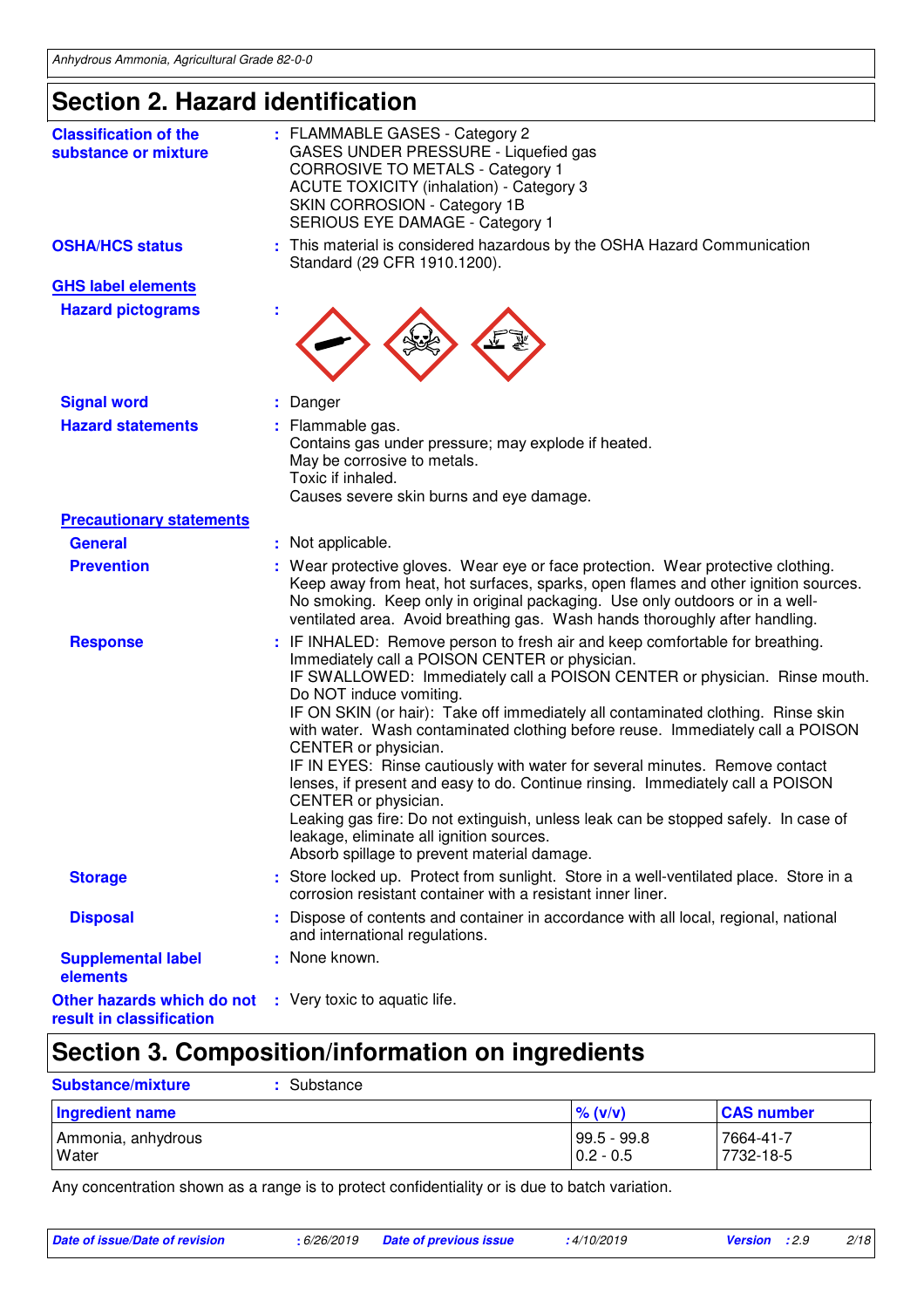## **Section 3. Composition/information on ingredients**

**There are no additional ingredients present which, within the current knowledge of the supplier and in the concentrations applicable, are classified as hazardous to health or the environment and hence require reporting in this section.**

**Occupational exposure limits, if available, are listed in Section 8.**

### **Section 4. First-aid measures**

| <b>Description of necessary first aid measures</b> |                                                                                                                                                                                                                                                                                                                                                                                                                                                                                                                                                                                                                                                                                                                                                                                                                                                                                                                                                                                                                                          |
|----------------------------------------------------|------------------------------------------------------------------------------------------------------------------------------------------------------------------------------------------------------------------------------------------------------------------------------------------------------------------------------------------------------------------------------------------------------------------------------------------------------------------------------------------------------------------------------------------------------------------------------------------------------------------------------------------------------------------------------------------------------------------------------------------------------------------------------------------------------------------------------------------------------------------------------------------------------------------------------------------------------------------------------------------------------------------------------------------|
| <b>Eye contact</b>                                 | : CORROSIVE. Begin eye irrigation immediately. All eye exposures to anhydrous<br>ammonia require medical evaluation following decontamination. Immediately rinse<br>eyes with large quantities of water or saline for a minimum 20 minutes, longer<br>irrigation time is preferred if possible, due to the chemical reaction that occurs - see<br>Notes to Physician below. If possible, remove contact lenses being careful not to<br>cause additional eye damage. If the initial water supply is insufficient, keep the<br>affected area wet with a moist cloth and transfer the person to the nearest place<br>where rinsing can be continued for the recommended length of time. Call an<br>ambulance for transport to hospital. Continue eye irrigation during transport. For<br>additional advice call the medical emergency number on this safety data sheet or<br>your poison center or doctor.                                                                                                                                  |
| <b>Inhalation</b>                                  | CORROSIVE. If gases or vapors exceed the IDLH or are present in unknown<br>÷<br>concentrations, rescuers must wear self-contained breathing apparatus and a suit<br>resistant to gases (Level B). In the U.S., OSHA Hazwoper requirements under<br>29CFR1910.120 overrule the lesser protection requirements given in the anhydrous<br>ammonia standard, 1910.111.<br>REMOVE PERSON TO FRESH AIR. Watch closely for signs of wheezing and<br>breathing difficulties. Maintain an open airway. If not breathing, begin CPR.<br>Oxygen may be administered by trained personnel. Affected persons who have<br>stopped breathing or are having difficulty breathing or are unconscious need<br>immediate medical attention. Symptoms may be delayed after exposure to<br>anhydrous ammonia. The exposed person may need to be kept under medical<br>surveillance for 24 - 48 hours. Call an ambulance for transport to hospital. For<br>additional advice call the medical emergency number on this SDS or your poison<br>center or doctor. |
| <b>Skin contact</b>                                | CORROSIVE. Causes severe burns. Contact with rapidly expanding gas from<br>evaporating liquid or compressed gas may cause cold burns or frostbite.<br>Immediately begin rinsing the affected areas with water. Remove contaminated<br>clothing and shoes. Affected areas should be rinsed for a minimum 20 minutes,<br>longer irrigation time is preferred if possible, due to the chemical reaction that<br>occurs - see Notes to Physician below. Luke-warm water is recommended for<br>prolonged irrigation to prevent hypothermia. Conscious persons without breathing<br>difficulties may benefit from continued irrigation in a fixed shower or bathing facility<br>prior to hospital transport. Call an ambulance for transport to hospital. Continue<br>skin irrigation during transport. For additional advice call the medical emergency<br>number on this safety data sheet or your poison center or doctor.                                                                                                                  |
| <b>Ingestion</b>                                   | CORROSIVE. May cause severe burns to the mouth, throat, and stomach. If the<br>÷<br>affected person requires cardiopulmonary resuscitation, avoid mouth to mouth<br>contact. Do not induce vomiting. If vomiting occurs, attempt to keep head lower<br>than the chest so that vomit does not enter the lungs. For signs of breathing<br>difficulties, refer to the INHALATION section. Call an ambulance for transportation<br>to hospital. For additional advice, call the medical emergency number on this safety<br>data sheet or your poison center or doctor.                                                                                                                                                                                                                                                                                                                                                                                                                                                                       |

**Most important symptoms/effects, acute and delayed**

| <b>Potential acute health effects</b> |               |                                                                                                                                                                                                                                    |            |                      |      |
|---------------------------------------|---------------|------------------------------------------------------------------------------------------------------------------------------------------------------------------------------------------------------------------------------------|------------|----------------------|------|
| <b>Eye contact</b>                    |               | : Corrosive to eyes on contact. Causes serious eye damage. Eye contact can result<br>in temporary or permanent corneal damage and/or blindness. The full extent of<br>damage to the eyes may not be known for 1 week after injury. |            |                      |      |
| <b>Inhalation</b>                     | difficulties. | : Toxic if inhaled. Corrosive to the respiratory system. May cause severe breathing                                                                                                                                                |            |                      |      |
| Date of issue/Date of revision        | : 6/26/2019   | <b>Date of previous issue</b>                                                                                                                                                                                                      | :4/10/2019 | <b>Version</b> : 2.9 | 3/18 |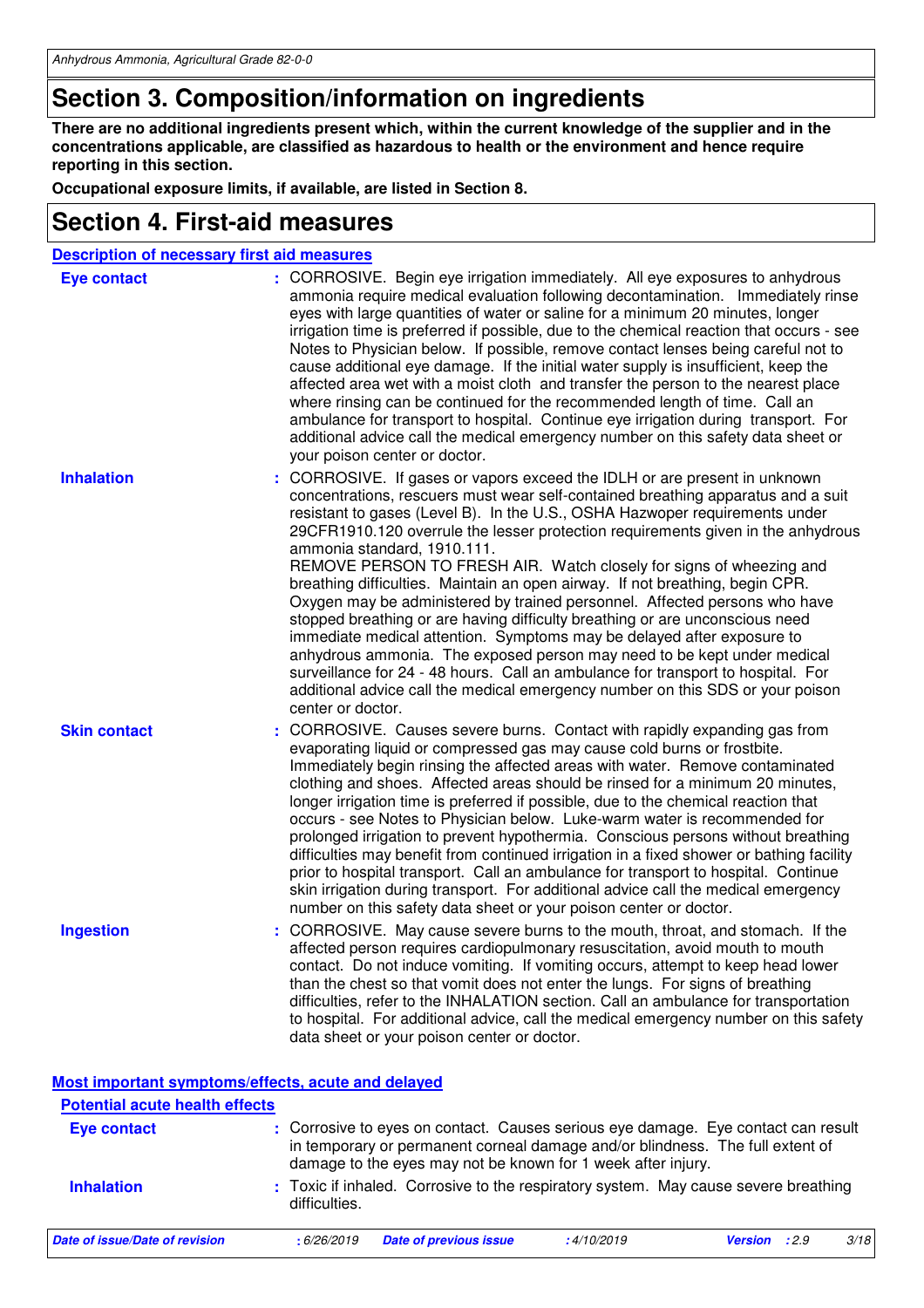## **Section 4. First-aid measures**

| <b>Skin contact</b>                 | : Corrosive to the skin. Causes severe burns. Contact with rapidly expanding gas<br>may cause cold burns or frostbite.                                                                                                                                                        |
|-------------------------------------|-------------------------------------------------------------------------------------------------------------------------------------------------------------------------------------------------------------------------------------------------------------------------------|
| <b>Ingestion</b>                    | : Will cause cold burns and will evaporate causing massive inhalation overexposure.<br>Corrosive to the digestive tract. May cause burns to the mouth, throat and stomach.                                                                                                    |
| <b>Over-exposure signs/symptoms</b> |                                                                                                                                                                                                                                                                               |
| <b>Eye contact</b>                  | : Adverse symptoms may include the following:<br>pain<br>watering<br>redness<br>loss of vision                                                                                                                                                                                |
| <b>Inhalation</b>                   | : Adverse symptoms may include the following:<br>Exposure to airborne concentrations above statutory or recommended exposure<br>limits may cause irritation of the nose, throat and lungs.<br>coughing<br>respiratory tract irritation<br>wheezing and breathing difficulties |
| <b>Skin contact</b>                 | : Adverse symptoms may include the following:<br>pain or irritation<br>redness<br>blistering may occur<br>Signs of frostbite: redness, blistering may occur                                                                                                                   |
| <b>Ingestion</b>                    | : Adverse symptoms may include the following:<br>bloating<br>difficulty swallowing<br>throat and stomach pain<br>nausea or vomiting<br>respiratory tract irritation<br>wheezing and breathing difficulties                                                                    |

### **Indication of immediate medical attention and special treatment needed, if necessary**

| <b>Notes to physician</b>         |             | : Anhydrous ammonia reacts with moisture to produce ammonium hydroxide.<br>French or Spanish: 1-303-389-1654.                                                                                                                                                                                                                                            |            | Ammonium hydroxide rapidly penetrates skin's stratum corneum layer, eyes, and<br>mucous membranes causing liquefaction necrosis. In addition, anhydrous ammonia<br>is a cryogenic liquid or compressed gas. Venting or evaporation can cause frostbite.<br>The extent of injury depends on duration of exposure and concentration of gas or<br>liquid. Do not attempt to use chemicals to neutralize the exposure. Gas inhalation<br>may cause delayed pulmonary symptoms (acute lung injury). The exposed person<br>may need to be kept under medical surveillance for 24-48 hours. 24 Hr Medical<br>Emergency telephone number for professional support: English: 1-303-389-1653;                                                                                       |
|-----------------------------------|-------------|----------------------------------------------------------------------------------------------------------------------------------------------------------------------------------------------------------------------------------------------------------------------------------------------------------------------------------------------------------|------------|---------------------------------------------------------------------------------------------------------------------------------------------------------------------------------------------------------------------------------------------------------------------------------------------------------------------------------------------------------------------------------------------------------------------------------------------------------------------------------------------------------------------------------------------------------------------------------------------------------------------------------------------------------------------------------------------------------------------------------------------------------------------------|
| <b>Specific treatments</b>        |             | for a minimum of 20 minutes, longer irrigation time is preferred if possible.<br>avoid hypothermia, irrigation water should be maintained at a comfortable<br>availability of water. If possible, continue skin and/or eye irrigation during<br>emergency medical transport. Double-bag contaminated clothing and personal<br>belongings of the patient. |            | : Corrosive hydroxyl ions generated by the production of ammonium hydroxide rapidly<br>penetrate the skin, eyes, and mucous membranes. Outcomes can be improved by<br>minimizing time to decontamination and extending decontamination times to reduce<br>tissue damage. Expert opinion indicates extended decontamination is required to<br>remove corrosive chemicals. Skin and eye decontamination should be performed<br>Extended decontamination times may be required depending on the exposure. To<br>temperature. If the patient is not in extremis, it may be necessary to delay transport<br>to emergency care facilities to ensure adequate decontamination time. However,<br>early patient transport may be necessary depending on patient's condition or the |
| <b>Protection of first-aiders</b> |             | : No action shall be taken involving any personal risk or without suitable training.<br>contaminated clothing should be properly decontaminated.                                                                                                                                                                                                         |            | Depending on the situation, the rescuer should wear an appropriate mask, gloves,<br>protective clothing and a respirator or self-contained breathing apparatus. Mouth-to-<br>mouth resuscitation of oral exposure patients is not recommended. First-aiders with                                                                                                                                                                                                                                                                                                                                                                                                                                                                                                          |
| Date of issue/Date of revision    | : 6/26/2019 | <b>Date of previous issue</b>                                                                                                                                                                                                                                                                                                                            | :4/10/2019 | Version : 2.9<br>4/18                                                                                                                                                                                                                                                                                                                                                                                                                                                                                                                                                                                                                                                                                                                                                     |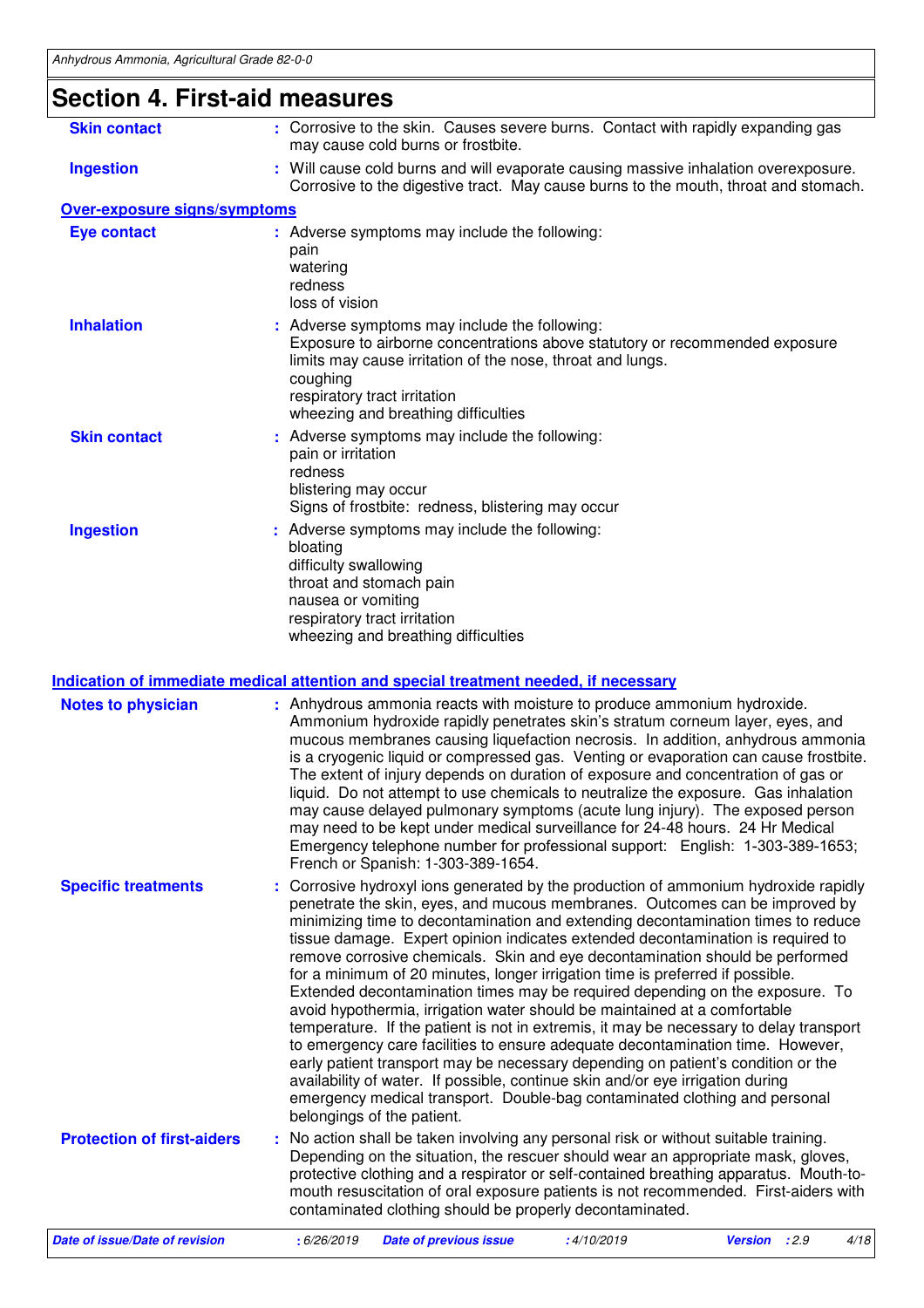## **Section 4. First-aid measures**

**See toxicological information (Section 11)**

## **Section 5. Fire-fighting measures**

| <b>Extinguishing media</b>                               |                                                                                                                                                                                                                                                                                                                                                                                                                                                                                                                                                                                                                                                                                                                                                                                                                                                             |
|----------------------------------------------------------|-------------------------------------------------------------------------------------------------------------------------------------------------------------------------------------------------------------------------------------------------------------------------------------------------------------------------------------------------------------------------------------------------------------------------------------------------------------------------------------------------------------------------------------------------------------------------------------------------------------------------------------------------------------------------------------------------------------------------------------------------------------------------------------------------------------------------------------------------------------|
| <b>Suitable extinguishing</b><br>media                   | : In case of fire, use water spray.                                                                                                                                                                                                                                                                                                                                                                                                                                                                                                                                                                                                                                                                                                                                                                                                                         |
| <b>Unsuitable extinguishing</b><br>media                 | : Do not use water jet. Do not direct water into spilled anhydrous ammonia.<br>Ammonia is a cryogenic liquid which cools on evaporation limiting vapor release.<br>Water used for fire fighting at supplied temperatures will raise the temperature of<br>ammonia resulting in greater evaporation.                                                                                                                                                                                                                                                                                                                                                                                                                                                                                                                                                         |
| <b>Specific hazards arising</b><br>from the chemical     | : Contains gas under pressure. Flammable gas. In a fire or if heated, a pressure<br>increase will occur and the container may burst, with the risk of a subsequent<br>explosion.                                                                                                                                                                                                                                                                                                                                                                                                                                                                                                                                                                                                                                                                            |
| <b>Hazardous thermal</b><br>decomposition products       | : Emits toxic fumes when heated to decomposition. Decomposition products may<br>include the following materials:<br>nitrogen oxides                                                                                                                                                                                                                                                                                                                                                                                                                                                                                                                                                                                                                                                                                                                         |
| <b>Special protective actions</b><br>for fire-fighters   | : Promptly isolate the scene by removing all persons from the vicinity of the incident if<br>there is a fire. Contact supplier immediately for specialist advice. No action shall be<br>taken involving any personal risk or without suitable training. Refer to protective<br>measures listed in sections 7 and 8.                                                                                                                                                                                                                                                                                                                                                                                                                                                                                                                                         |
|                                                          | Eliminate all ignition sources if safe to do so. Approach release from upwind. Stop<br>leak if safe to do so. Cool containing vessels with flooding quantities of water until<br>well after fire is out. Move containers from fire area if this can be done without risk.<br>This product is likely to volatilize rapidly into the air because of its high vapor<br>pressure. Do not direct water into spilled anhydrous ammonia. Ammonia is a<br>cryogenic liquid which cools on evaporation limiting vapor release. Water used for<br>fire fighting at supplied temperatures will raise the temperature of ammonia resulting<br>in greater evaporation. Use water spray to keep fire-exposed containers cool. Use<br>water spray curtain to divert vapor drift. Contain and collect the water used to fight<br>the fire for later treatment and disposal. |
| <b>Special protective</b><br>equipment for fire-fighters | : Fire-fighters should wear appropriate protective equipment and self-contained<br>breathing apparatus (SCBA) with a full face-piece operated in positive pressure<br>mode. Refer to protective measures listed in sections 7 and 8. If gases or vapors<br>are present, rescuers must wear self-contained breathing apparatus and a suit<br>resistant to gases (Level A) under U.S. OSHA requirements. The requirements of<br>29CFR 1910.120 have been deemed to overrule the lesser protection requirements<br>given in 1910.111. Fully-encapsulating, vapor-protective clothing should be worn for<br>spills and leaks without fire.                                                                                                                                                                                                                      |
| <b>Remark</b>                                            | Product will burn with difficulty if kept between the Lower Explosive Limit of 16% and<br>Upper Explosive Limit of 25%. This product is generally regarded as non-flammable<br>due to the difficulty of ignition. However, the presence of oil or other combustible<br>materials will increase the fire hazard, and may ignite with explosive force under<br>favorable conditions.                                                                                                                                                                                                                                                                                                                                                                                                                                                                          |
|                                                          | If mixed with chlorine or hypochlorites, it may form nitrogen trichloride which may<br>explode spontaneously in air.                                                                                                                                                                                                                                                                                                                                                                                                                                                                                                                                                                                                                                                                                                                                        |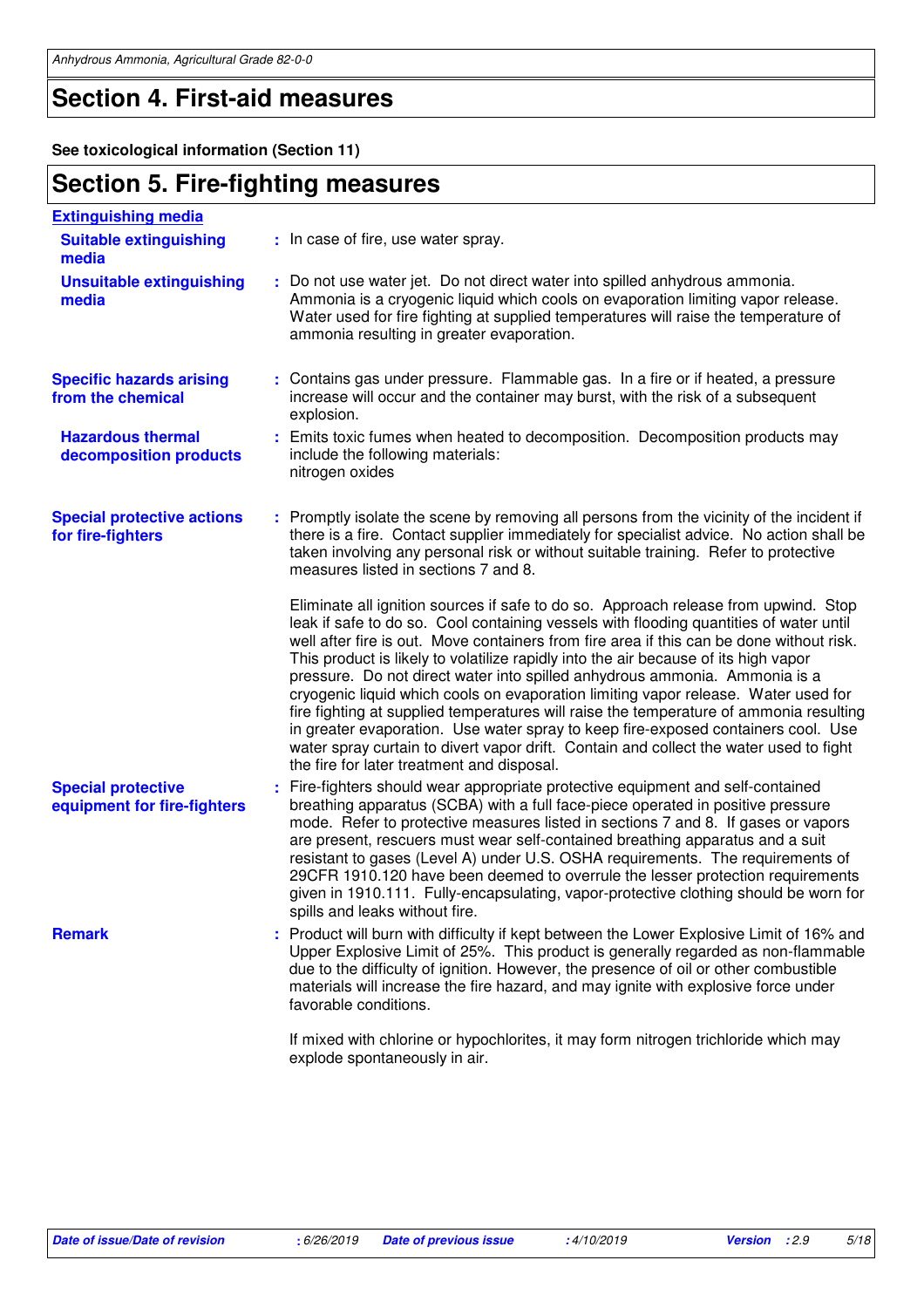# **Section 6. Accidental release measures**

|                                                       | <b>Personal precautions, protective equipment and emergency procedures</b>                                                                                                                                                                                                                                                                                                                                                                                                                                                                               |
|-------------------------------------------------------|----------------------------------------------------------------------------------------------------------------------------------------------------------------------------------------------------------------------------------------------------------------------------------------------------------------------------------------------------------------------------------------------------------------------------------------------------------------------------------------------------------------------------------------------------------|
| For non-emergency<br>personnel                        | : No action shall be taken involving any personal risk or without suitable training.<br>Evacuate surrounding areas. Keep unnecessary and unprotected personnel from<br>entering. Shut off all ignition sources. No flares, smoking or flames in hazard area.<br>Do not breathe gas. Provide adequate ventilation. Wear appropriate respirator<br>when ventilation is inadequate. Put on appropriate personal protective equipment.                                                                                                                       |
| For emergency responders                              | Fully-encapsulating, vapor-protective clothing should be worn for spills and leaks<br>- 11<br>without fire. Self-contained breathing apparatus (SCBA) should be used to avoid<br>inhalation of the product. If specialized clothing is required to deal with the spillage,<br>take note of any information in Section 8 on suitable and unsuitable materials. See<br>also the information in "For non-emergency personnel".                                                                                                                              |
|                                                       | Do not direct water into spilled anhydrous ammonia. Ammonia is a cryogenic liquid<br>which cools on evaporation limiting vapor release. Water used for fire fighting at<br>supplied temperatures will raise the temperature of ammonia resulting in greater<br>evaporation.<br>Community Emergency Response Instructions for Sheltering-in-Place:                                                                                                                                                                                                        |
|                                                       | * Stay indoors (unless evacuation has been called by local authorities)<br>* Close all windows and doors, seal with duct tape or wet towels<br>* Shut off furnace, exhaust fans, fireplaces, and air conditioners<br>* Wait for and follow advice from local police or authorities<br>* If the smell is very strong, breath through a wet cloth and turn on any nearby<br>showers to absorb airborne vapors                                                                                                                                              |
|                                                       | Refer to the North American Emergency Response Guidebook, Guide 125 for<br>further information regarding spill control and Isolation / Protective Action Distances<br>Guidelines.                                                                                                                                                                                                                                                                                                                                                                        |
|                                                       | Note: see Section 1 for emergency contact information and Section 13 for waste<br>disposal.                                                                                                                                                                                                                                                                                                                                                                                                                                                              |
| <b>Environmental precautions</b>                      | : Ensure emergency procedures to deal with accidental gas releases are in place to<br>avoid contamination of the environment. Use water spray curtain to divert vapor drift.<br>Do not direct water into spilled anhydrous ammonia. Ammonia is a cryogenic liquid<br>which cools on evaporation limiting vapor release. Water used for fire fighting at<br>supplied temperatures will raise the temperature of ammonia resulting in greater<br>evaporation. Collect contaminated fire-fighting water separately. It must not enter<br>the sewage system. |
|                                                       | Avoid dispersal of spilled material and runoff and contact with soil, waterways,<br>drains and sewers. Inform the relevant authorities if the product has caused<br>adverse impacts (sewers, waterways, soil or air).                                                                                                                                                                                                                                                                                                                                    |
| Methods and materials for containment and cleaning up |                                                                                                                                                                                                                                                                                                                                                                                                                                                                                                                                                          |
| <b>Small spill</b>                                    | : Immediately contact emergency personnel. Note: see Section 1 for emergency<br>contact information and Section 13 for waste disposal.<br>Use personal protective equipment as required. Stop leak if without risk. Use spark-<br>proof tools and explosion-proof equipment.                                                                                                                                                                                                                                                                             |
| <b>Large spill</b>                                    | : Immediately contact emergency personnel. Note: see Section 1 for emergency<br>contact information and Section 13 for waste disposal. Evacuate area. Refer to the<br>North American Emergency Response Guidebook, Guide 125 for further information<br>regarding spill control and Isolation / Protective Action Distances Guidelines.                                                                                                                                                                                                                  |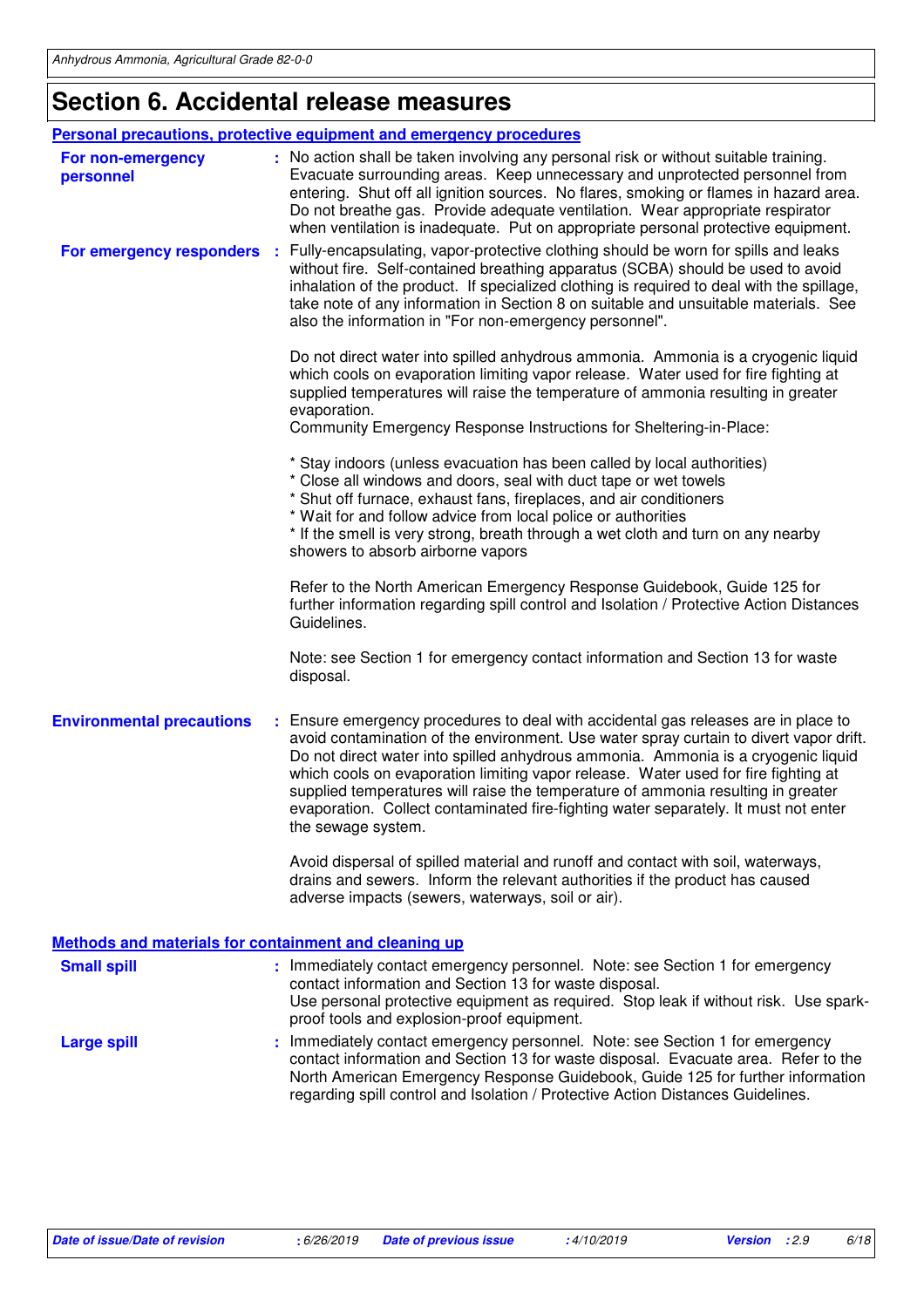## **Section 7. Handling and storage**

| <b>Precautions for safe handling</b>                                      |                                                                                                                                                                                                                                                                                                                                                                                                                                                                                                                                                                                                                                                                                                                                                                                                                                                                                                                                                                                                                                                                                                                                     |
|---------------------------------------------------------------------------|-------------------------------------------------------------------------------------------------------------------------------------------------------------------------------------------------------------------------------------------------------------------------------------------------------------------------------------------------------------------------------------------------------------------------------------------------------------------------------------------------------------------------------------------------------------------------------------------------------------------------------------------------------------------------------------------------------------------------------------------------------------------------------------------------------------------------------------------------------------------------------------------------------------------------------------------------------------------------------------------------------------------------------------------------------------------------------------------------------------------------------------|
| <b>Protective measures</b>                                                | Put on appropriate personal protective equipment (see Section 8). Contains gas<br>under pressure. Do not get in eyes or on skin or clothing. Do not breathe gas. Use<br>only with adequate ventilation. Wear appropriate respirator when ventilation is<br>inadequate. Do not enter storage areas and confined spaces unless adequately<br>ventilated. Store and use away from heat, sparks, open flame or any other ignition<br>source. Use explosion-proof electrical (ventilating, lighting and material handling)<br>equipment. Use only non-sparking tools. Empty containers retain product residue<br>and can be hazardous. Do not puncture or incinerate container. Workers must be<br>trained in the safe handling and use of this product.                                                                                                                                                                                                                                                                                                                                                                                 |
| <b>Advice on general</b><br>occupational hygiene                          | : Eating, drinking and smoking should be prohibited in areas where this material is<br>handled, stored and processed. Remove contaminated clothing and protective<br>equipment before entering eating areas. See also Section 8 for additional<br>information on hygiene measures.                                                                                                                                                                                                                                                                                                                                                                                                                                                                                                                                                                                                                                                                                                                                                                                                                                                  |
| <b>Conditions for safe storage,</b><br>including any<br>incompatibilities | Store in accordance with local regulations. Store in a segregated and approved<br>area. Store away from direct sunlight in a dry, cool and well-ventilated area, away<br>from incompatible materials (see Section 10). Store locked up. Eliminate all ignition<br>sources. Keep container tightly closed and sealed until ready for use. Refer to<br>NFPA 400 Hazardous Materials Code for further information on the safe storage<br>and handling of hazardous materials.<br>Ensure compliance with OSHA 29CFR1910.111 Storage and handling of anhydrous<br>ammonia and 1910.119 Process safety management of highly hazardous chemicals<br>requirements, if applicable.<br>All anhydrous ammonia retail sites in Canada must be compliant with the standards<br>outlined in Fertilizer Canada's Fertilizer Safety & Security Council Ammonia Code of<br>Practice. The Code applies to agricultural ammonia including road and rail<br>transportation, storage and handling of products and outlines best practices<br>applicable to the distribution, storage and handling of anhydrous ammonia to ensure<br>safety and security. |

## **Section 8. Exposure controls/personal protection**

### **Control parameters**

**Occupational exposure limits**

| <b>Ingredient name</b>         |            |                               | <b>Exposure limits</b>                                                                                                                                                                                                                                                                                                                                                                                                                                                                                                                                                                                                                                                                                                                                                                       |
|--------------------------------|------------|-------------------------------|----------------------------------------------------------------------------------------------------------------------------------------------------------------------------------------------------------------------------------------------------------------------------------------------------------------------------------------------------------------------------------------------------------------------------------------------------------------------------------------------------------------------------------------------------------------------------------------------------------------------------------------------------------------------------------------------------------------------------------------------------------------------------------------------|
| <b>Canadian Regulations:</b>   |            |                               |                                                                                                                                                                                                                                                                                                                                                                                                                                                                                                                                                                                                                                                                                                                                                                                              |
| Ammonia                        |            |                               | CA Alberta Provincial (Canada, 4/2009).<br>8 hrs OEL: 17 mg/m <sup>3</sup> 8 hours.<br>8 hrs OEL: 25 ppm 8 hours.<br>15 min OEL: 35 ppm 15 minutes.<br>15 min OEL: 24 mg/m <sup>3</sup> 15 minutes.<br><b>CA British Columbia Provincial (Canada,</b><br>$4/2014$ ).<br>TWA: 25 ppm 8 hours.<br>STEL: 35 ppm 15 minutes.<br>CA Ontario Provincial (Canada, 1/2013).<br>TWA: 25 ppm 8 hours.<br>TWA: 17 mg/m <sup>3</sup> 8 hours.<br>STEL: 35 ppm 15 minutes.<br>STEL: 24 mg/m <sup>3</sup> 15 minutes.<br>CA Quebec Provincial (Canada, 1/2014).<br>TWAEV: 25 ppm 8 hours.<br>TWAEV: 17 mg/m <sup>3</sup> 8 hours.<br>STEV: 35 ppm 15 minutes.<br>STEV: 24 mg/m <sup>3</sup> 15 minutes.<br><b>CA Saskatchewan Provincial (Canada).</b><br>TWA: 25 ppm 8 hours.<br>STEL: 35 ppm 15 minutes. |
| Date of issue/Date of revision | :6/26/2019 | <b>Date of previous issue</b> | 7/18<br>:4/10/2019<br>Version : 2.9                                                                                                                                                                                                                                                                                                                                                                                                                                                                                                                                                                                                                                                                                                                                                          |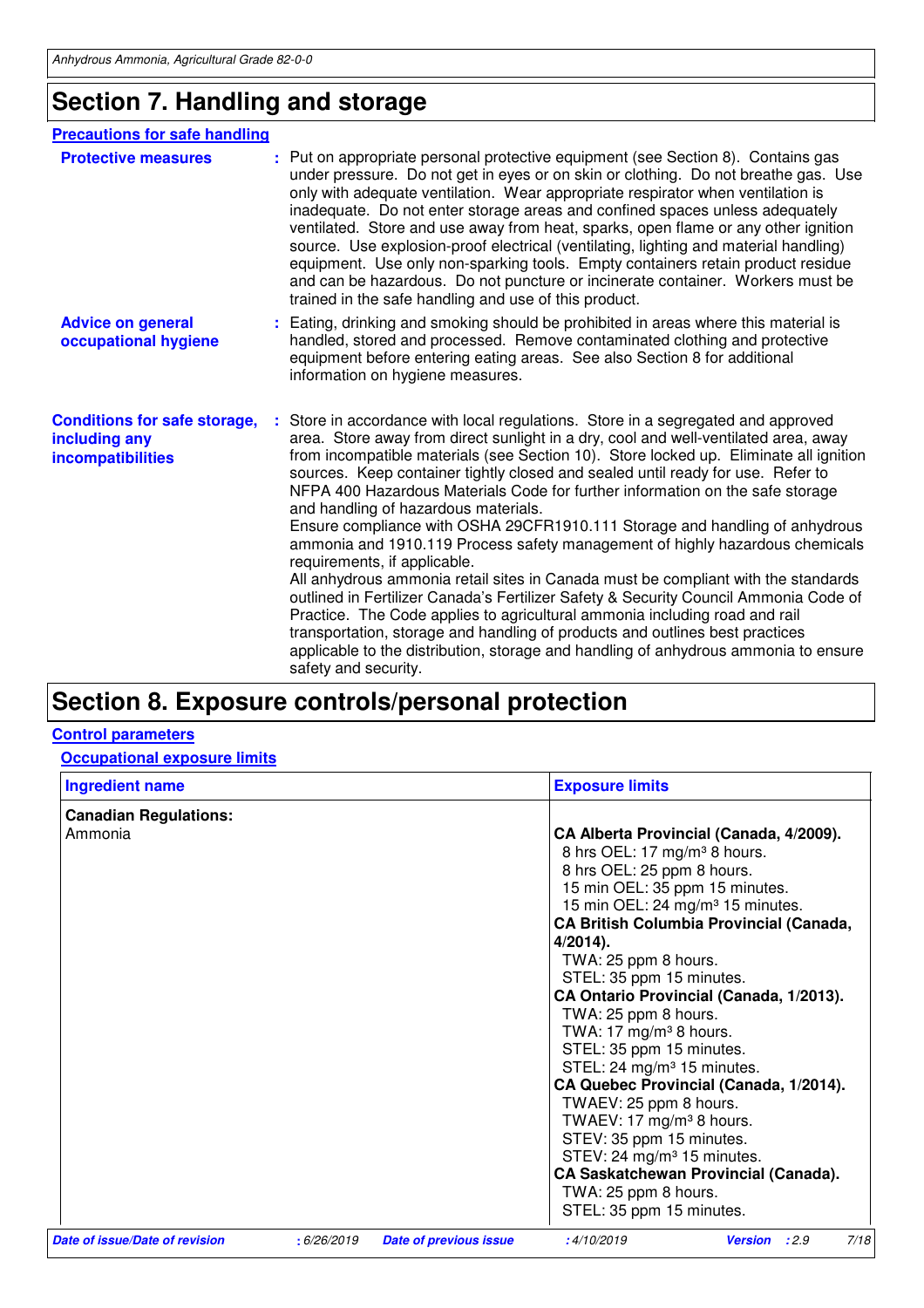# **Section 8. Exposure controls/personal protection**

|                                             |                                                                                                |                                                                                                                                                                                                                                                                                                                                                                                                                                                                                                     | TWA: 25 ppm<br>STEL: 35 ppm                                                                                                                                                                                                                                                                                                                                                                                | <b>CA Manitoba Provincial (Canada).</b>                                                                                                                  |      |
|---------------------------------------------|------------------------------------------------------------------------------------------------|-----------------------------------------------------------------------------------------------------------------------------------------------------------------------------------------------------------------------------------------------------------------------------------------------------------------------------------------------------------------------------------------------------------------------------------------------------------------------------------------------------|------------------------------------------------------------------------------------------------------------------------------------------------------------------------------------------------------------------------------------------------------------------------------------------------------------------------------------------------------------------------------------------------------------|----------------------------------------------------------------------------------------------------------------------------------------------------------|------|
| <b>U.S. Federal Regulations:</b><br>Ammonia |                                                                                                |                                                                                                                                                                                                                                                                                                                                                                                                                                                                                                     | TWA: 25 ppm 8 hours.<br>TWA: 17 mg/m <sup>3</sup> 8 hours.<br>STEL: 35 ppm 15 minutes.<br>STEL: 24 mg/m <sup>3</sup> 15 minutes.<br>STEL: 35 ppm 15 minutes.<br>STEL: 27 mg/m <sup>3</sup> 15 minutes.<br>TWA: 25 ppm 10 hours.<br>TWA: 18 mg/m <sup>3</sup> 10 hours.<br>STEL: 35 ppm 15 minutes.<br>STEL: 27 mg/m <sup>3</sup> 15 minutes.<br>TWA: 50 ppm 8 hours.<br>TWA: 35 mg/m <sup>3</sup> 8 hours. | ACGIH TLV (United States, 4/2014).<br>OSHA PEL 1989 (United States, 3/1989).<br>NIOSH REL (United States, 10/2013).<br>OSHA PEL (United States, 2/2013). |      |
| Water                                       |                                                                                                |                                                                                                                                                                                                                                                                                                                                                                                                                                                                                                     | None assigned.                                                                                                                                                                                                                                                                                                                                                                                             |                                                                                                                                                          |      |
| <b>Appropriate engineering</b><br>controls  |                                                                                                | : Use only with adequate ventilation. Use process enclosures, local exhaust<br>ventilation or other engineering controls to keep worker exposure to airborne<br>contaminants below any recommended or statutory limits. The engineering controls<br>also need to keep gas, vapor or dust concentrations below any lower explosive<br>limits. Use explosion-proof ventilation equipment.                                                                                                             |                                                                                                                                                                                                                                                                                                                                                                                                            |                                                                                                                                                          |      |
| <b>Environmental exposure</b><br>controls   |                                                                                                | : Emissions from ventilation or work process equipment should be checked to ensure<br>they comply with the requirements of environmental protection legislation. In some<br>cases, fume scrubbers, filters or engineering modifications to the process<br>equipment will be necessary to reduce emissions to acceptable levels.                                                                                                                                                                     |                                                                                                                                                                                                                                                                                                                                                                                                            |                                                                                                                                                          |      |
| <b>Individual protection measures</b>       |                                                                                                |                                                                                                                                                                                                                                                                                                                                                                                                                                                                                                     |                                                                                                                                                                                                                                                                                                                                                                                                            |                                                                                                                                                          |      |
| <b>Hygiene measures</b>                     |                                                                                                | : Wash hands, forearms and face thoroughly after handling chemical products, before<br>eating, smoking and using the lavatory and at the end of the working period.<br>Appropriate techniques should be used to remove potentially contaminated clothing.<br>Wash contaminated clothing before reusing. Ensure that eyewash stations and<br>safety showers are close to the workstation location.                                                                                                   |                                                                                                                                                                                                                                                                                                                                                                                                            |                                                                                                                                                          |      |
| <b>Eye/face protection</b>                  | required instead.                                                                              | : Safety eyewear complying with an approved standard should be used when a risk<br>assessment indicates this is necessary to avoid exposure to liquid splashes, mists,<br>gases or dusts. If contact is possible, the following protection should be worn,<br>unless the assessment indicates a higher degree of protection: chemical splash<br>goggles and/or face shield. If inhalation hazards exist, a full-face respirator may be                                                              |                                                                                                                                                                                                                                                                                                                                                                                                            |                                                                                                                                                          |      |
| <b>Skin protection</b>                      |                                                                                                |                                                                                                                                                                                                                                                                                                                                                                                                                                                                                                     |                                                                                                                                                                                                                                                                                                                                                                                                            |                                                                                                                                                          |      |
| <b>Hand protection</b>                      | butyl rubber<br>nitrile rubber<br>neoprene rubber<br>Viton <sup>®</sup><br>Viton®/butyl rubber | : Chemical-resistant, impervious gloves complying with an approved standard should<br>be worn at all times when handling chemical products if a risk assessment indicates<br>this is necessary. Considering the parameters specified by the glove manufacturer,<br>check during use that the gloves are still retaining their protective properties. It<br>should be noted that the time to breakthrough for any glove material may be<br>different for different glove manufacturers. Recommended: |                                                                                                                                                                                                                                                                                                                                                                                                            |                                                                                                                                                          |      |
|                                             |                                                                                                | Contact your personal protective equipment manufacturer to verify the compatibility<br>of the equipment for the intended purpose.                                                                                                                                                                                                                                                                                                                                                                   |                                                                                                                                                                                                                                                                                                                                                                                                            |                                                                                                                                                          |      |
| <b>Date of issue/Date of revision</b>       | : 6/26/2019                                                                                    | <b>Date of previous issue</b>                                                                                                                                                                                                                                                                                                                                                                                                                                                                       | : 4/10/2019                                                                                                                                                                                                                                                                                                                                                                                                | Version : 2.9                                                                                                                                            | 8/18 |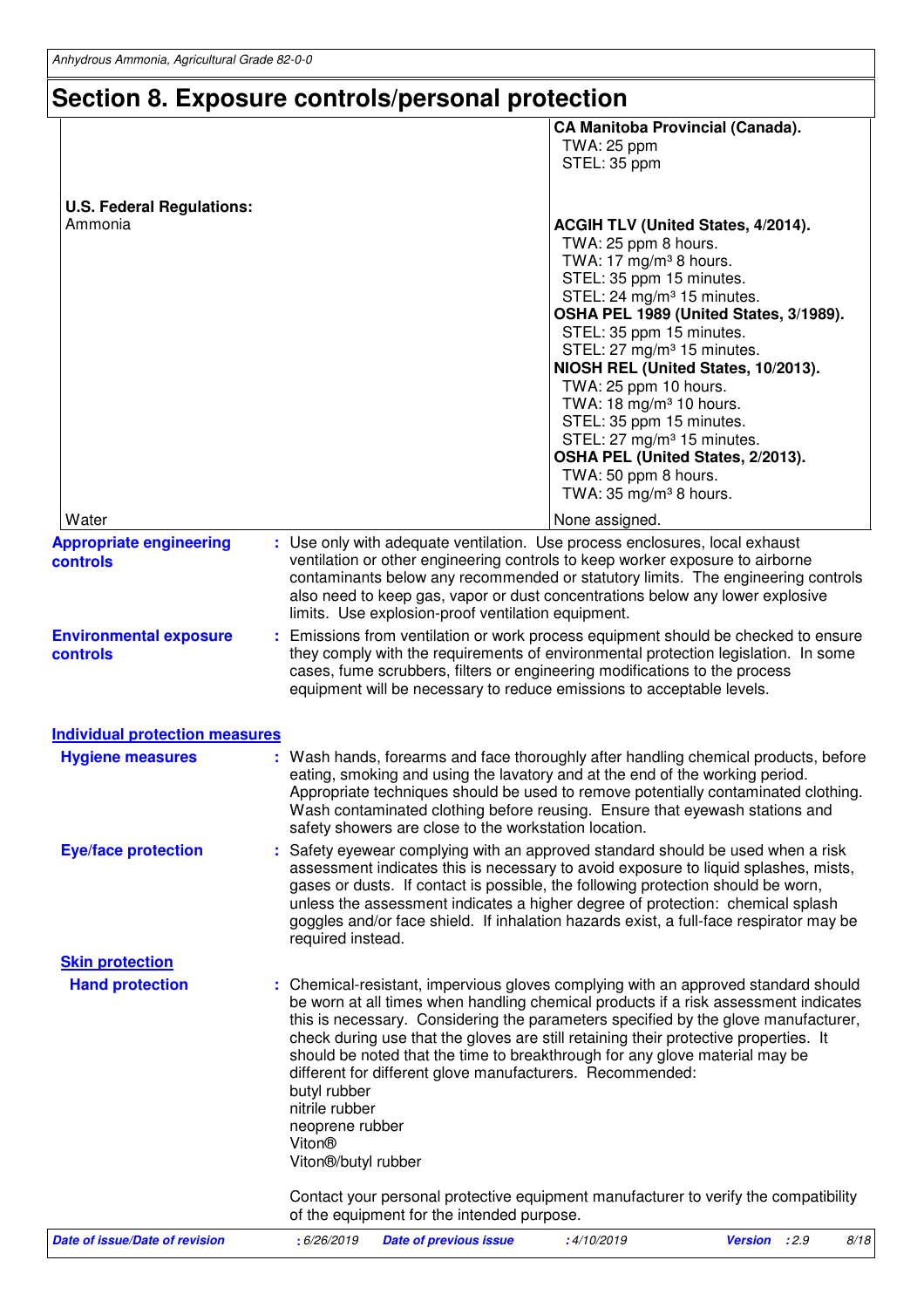# **Section 8. Exposure controls/personal protection**

| <b>Body protection</b>        | : Personal protective equipment for the body should be selected based on the task<br>being performed, the risks involved, the materials of construction and its design, and<br>should be approved by a specialist before handling this product. Contact your<br>personal protective equipment manufacturer to verify the compatibility of the<br>equipment for the intended purpose.                                                                                                                                                                                                                                                                                                                                                                                                                                                                                                                 |
|-------------------------------|------------------------------------------------------------------------------------------------------------------------------------------------------------------------------------------------------------------------------------------------------------------------------------------------------------------------------------------------------------------------------------------------------------------------------------------------------------------------------------------------------------------------------------------------------------------------------------------------------------------------------------------------------------------------------------------------------------------------------------------------------------------------------------------------------------------------------------------------------------------------------------------------------|
|                               | Under emergency conditions, or where contact with high concentration gas is<br>probable, a chemically resistant, gas tight, encapsulating suit with positive pressure<br>self contained breathing apparatus is required. For accidental splash protection<br>against the liquid, chemically resistant impervious coveralls or a chemical resistant<br>suit should be worn.  When there is a risk of ignition from static electricity, wear<br>anti-static protective clothing.                                                                                                                                                                                                                                                                                                                                                                                                                       |
| <b>Other skin protection</b>  | : Appropriate footwear and any additional skin protection measures should be<br>selected based on the task being performed and the risks involved and should be<br>approved by a specialist before handling this product.                                                                                                                                                                                                                                                                                                                                                                                                                                                                                                                                                                                                                                                                            |
| <b>Respiratory protection</b> | : Based on the hazard and potential for exposure, select a respirator that meets the<br>appropriate standard or certification. Respirators must be used according to a<br>respiratory protection program to ensure proper fitting, training, and other important<br>aspects of use. Respirator selection must be based on known or anticipated<br>exposure levels, the hazards of the product and the safe working limits of the<br>selected respirator. Use a NIOSH approved chemical cartridge or canister<br>respirator with a full facepiece for ammonia concentrations up to 300 PPM. Use a<br>positive pressure SCBA for concentrations above 300 PPM, for emergency<br>response, or for entry into unknown concentrations. For U.S. work sites where<br>respiratory protection is required, ensure that a respiratory protection program<br>meeting 29 CFR 1910.134 requirements is in place. |
| <b>Thermal hazards</b>        | Contact with rapidly expanding gas may cause cold burns or frostbite. Wear cold<br>insulating gloves.                                                                                                                                                                                                                                                                                                                                                                                                                                                                                                                                                                                                                                                                                                                                                                                                |

# **Section 9. Physical and chemical properties**

| <b>Appearance</b>                               |                                                                                                                                                                                                                                                                                                                                                                                                                                                                                                                                                                                                                                                                                 |  |  |  |
|-------------------------------------------------|---------------------------------------------------------------------------------------------------------------------------------------------------------------------------------------------------------------------------------------------------------------------------------------------------------------------------------------------------------------------------------------------------------------------------------------------------------------------------------------------------------------------------------------------------------------------------------------------------------------------------------------------------------------------------------|--|--|--|
| <b>Physical state</b>                           | : Gas. [Compressed gas.]                                                                                                                                                                                                                                                                                                                                                                                                                                                                                                                                                                                                                                                        |  |  |  |
| <b>Color</b>                                    | : Colorless.                                                                                                                                                                                                                                                                                                                                                                                                                                                                                                                                                                                                                                                                    |  |  |  |
| <b>Odor</b>                                     | : Pungent. Ammoniacal. [Strong]                                                                                                                                                                                                                                                                                                                                                                                                                                                                                                                                                                                                                                                 |  |  |  |
| <b>Odor threshold</b>                           | : Variable. $\sim$ 17 ppm                                                                                                                                                                                                                                                                                                                                                                                                                                                                                                                                                                                                                                                       |  |  |  |
| pH                                              | : 11.6 [Conc. $(\% w/w)$ : 1.7%]                                                                                                                                                                                                                                                                                                                                                                                                                                                                                                                                                                                                                                                |  |  |  |
| <b>Melting point</b>                            | $: -77.7$ ℃ (-107.9 °F)                                                                                                                                                                                                                                                                                                                                                                                                                                                                                                                                                                                                                                                         |  |  |  |
| <b>Boiling point</b>                            | : $-33^{\circ}C$ ( $-27.4^{\circ}F$ )                                                                                                                                                                                                                                                                                                                                                                                                                                                                                                                                                                                                                                           |  |  |  |
| <b>Flash point</b>                              | : Not available.                                                                                                                                                                                                                                                                                                                                                                                                                                                                                                                                                                                                                                                                |  |  |  |
| <b>Evaporation rate</b>                         | : Not available.                                                                                                                                                                                                                                                                                                                                                                                                                                                                                                                                                                                                                                                                |  |  |  |
| <b>Flammability (solid, gas)</b>                | Slightly flammable in the presence of the following materials or conditions: open<br>flames, sparks and static discharge and heat. Gas may accumulate in low or<br>confined areas or travel a considerable distance to a source of ignition and flash<br>back, causing fire or explosion.<br>Product will burn with difficulty if kept between the Lower Explosive Limit of 16% and<br>Upper Explosive Limit of 25%. This product is generally regarded as non-flammable<br>due to the difficulty of ignition. However, the presence of oil or other combustible<br>materials will increase the fire hazard, and may ignite with explosive force under<br>favorable conditions. |  |  |  |
| Lower and upper explosive<br>(flammable) limits | $:$ Lower: 16%<br>Upper: 25%                                                                                                                                                                                                                                                                                                                                                                                                                                                                                                                                                                                                                                                    |  |  |  |
| <b>Vapor pressure</b>                           | : 843 kPa (6323 mm Hg) [20 °C]<br>2032.5 kPa (15244.8 mm Hg) [50 °C]                                                                                                                                                                                                                                                                                                                                                                                                                                                                                                                                                                                                            |  |  |  |
| <b>Vapor density</b>                            | : Vapor Density: Variable, depending on temperature. 0.77 kg/m <sup>3</sup> @ STP                                                                                                                                                                                                                                                                                                                                                                                                                                                                                                                                                                                               |  |  |  |
| <b>Relative density</b>                         | : Not available.                                                                                                                                                                                                                                                                                                                                                                                                                                                                                                                                                                                                                                                                |  |  |  |

**Date of issue/Date of revision :** 6/26/2019 **Date of previous issue :** 4/10/2019 **Version :** 2.9 9/18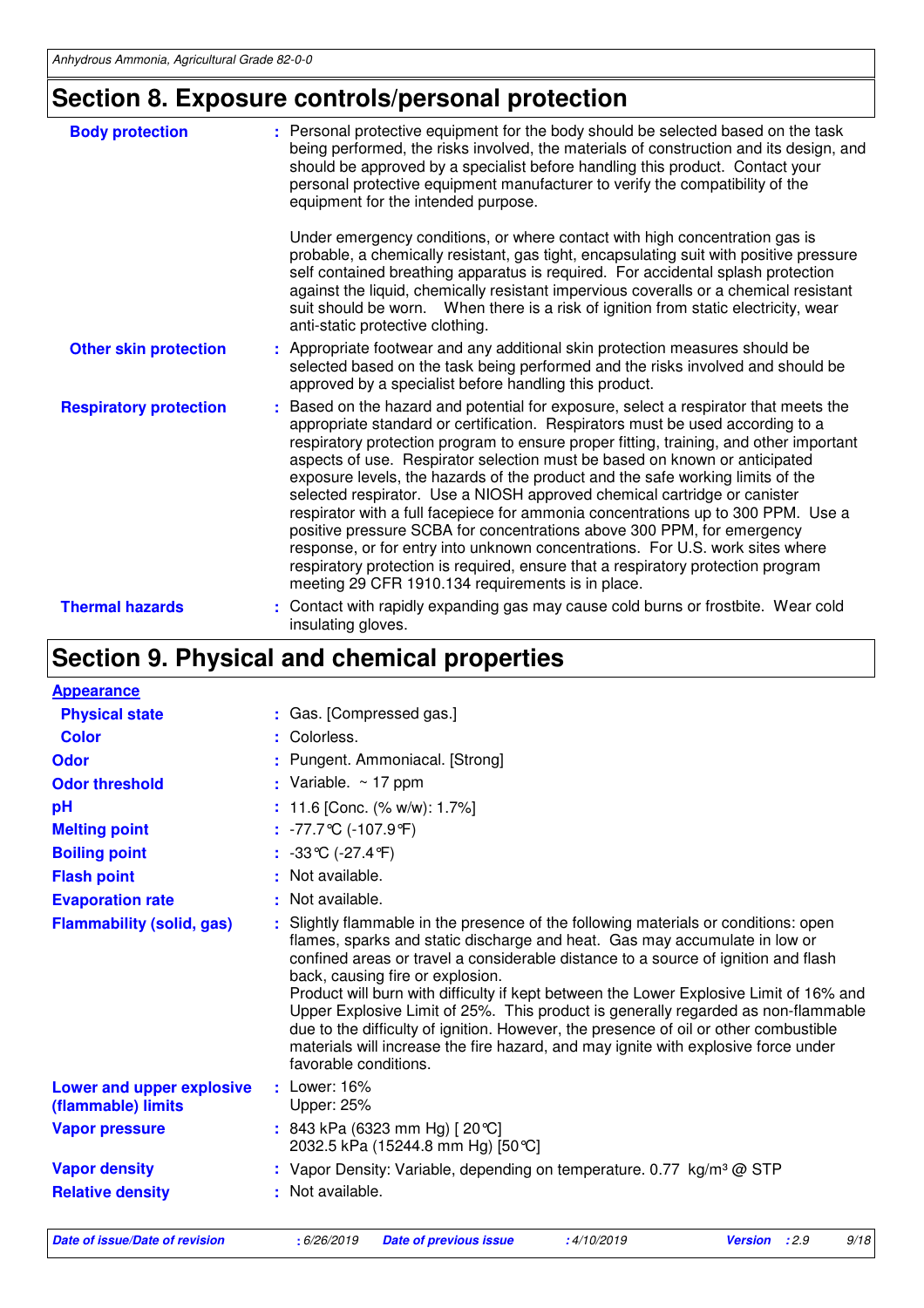## **Section 9. Physical and chemical properties**

| <b>Solubility</b>                                 | : Easily soluble in the following materials: cold water.<br>Soluble in the following materials: hot water.<br>Partially soluble in the following materials: Methanol. |
|---------------------------------------------------|-----------------------------------------------------------------------------------------------------------------------------------------------------------------------|
| <b>Solubility in water</b>                        | $: 540$ g/l                                                                                                                                                           |
| <b>Partition coefficient: n-</b><br>octanol/water | : 0.23                                                                                                                                                                |
| <b>Auto-ignition temperature</b>                  | : $651^{\circ}$ C (1203.8 $^{\circ}$ F)                                                                                                                               |
| <b>Decomposition temperature</b>                  | : Not available.                                                                                                                                                      |
| <b>Viscosity</b>                                  | : Not available.                                                                                                                                                      |

## **Section 10. Stability and reactivity**

| <b>Reactivity</b>                            | : Reactive with acids<br>Incompatible with halogens, hydrogen peroxide, chlorinated hydrocarbons, fluorine,<br>nitric acid, oxidizing agents and sulfuric acid.<br>Incompatible with copper alloys, copper, and zinc.                                                                                                                                                                                                                      |
|----------------------------------------------|--------------------------------------------------------------------------------------------------------------------------------------------------------------------------------------------------------------------------------------------------------------------------------------------------------------------------------------------------------------------------------------------------------------------------------------------|
| <b>Chemical stability</b>                    | : The product is stable.                                                                                                                                                                                                                                                                                                                                                                                                                   |
| <b>Possibility of hazardous</b><br>reactions | : Under normal conditions of storage and use, hazardous reactions will not occur.                                                                                                                                                                                                                                                                                                                                                          |
| <b>Conditions to avoid</b>                   | : Avoid all possible sources of ignition (spark or flame). Do not pressurize, cut, weld,<br>braze, solder, drill, grind or expose containers to heat or sources of ignition.                                                                                                                                                                                                                                                               |
| <b>Incompatible materials</b>                | : Extremely reactive or incompatible with acids. Highly reactive with oxidizing agents<br>and reducing agents. Forms explosive compounds with many heavy metals such<br>as mercury or silver. May react explosively with chlorine, hypochlorites such as<br>bleach or chlorinating chemicals and other halogens such as bromine, iodine,<br>fluorine or their compounds.                                                                   |
|                                              | Highly corrosive to copper and its alloys. Slightly corrosive to aluminum and zinc.<br>Very slightly corrosive to mild steel. Non-corrosive to glass or stainless steel (304 or<br>316). Do not use copper, brass, bronze, or galvanized steel in contact with<br>ammonia. Do not use brazed joints in ammonia service. Contact your sales<br>representative or a metallurgical specialist to ensure compatability with your<br>equipment. |
| Hazardous decomposition                      | . Under normal conditions of storage and use hazardous decomposition products                                                                                                                                                                                                                                                                                                                                                              |

**Hazardous decomposition products** Under normal conditions of storage and use, hazardous decomposition products should not be produced. **:**

### **Section 11. Toxicological information**

### **Information on toxicological effects**

**Acute toxicity**

| <b>Product/ingredient name</b> | <b>Result</b>                | <b>Species</b> | <b>Dose</b>             | <b>Exposure</b>          |
|--------------------------------|------------------------------|----------------|-------------------------|--------------------------|
| Ammonia, anhydrous             | LC50 Inhalation Gas.         | Rat            | 9500 ppm                | 1 hours                  |
|                                | <b>LC50 Inhalation Gas.</b>  | Rat            | 2000 ppm                | 4 hours                  |
|                                | <b>LC50 Inhalation Vapor</b> | Rat - Male,    | 11590 mg/m <sup>3</sup> | 1 hours                  |
|                                |                              | Female         |                         |                          |
|                                | <b>LC50 Inhalation Vapor</b> | Rat            | 7040 mg/m <sup>3</sup>  | 30 minutes               |
|                                | <b>LC50 Inhalation Vapor</b> | Rat            | 18600 mg/m <sup>3</sup> | 5 minutes                |
|                                | LD50 Oral                    | Rat - Male     | 350 mg/kg               | $\overline{a}$           |
| Water                          | LD50 Oral                    | Rat            | $>90$ g/kg              | $\overline{\phantom{a}}$ |
| <b>Conclusion/Summary</b>      | : Toxic if inhaled.          |                |                         |                          |
| <b>Irritation/Corrosion</b>    |                              |                |                         |                          |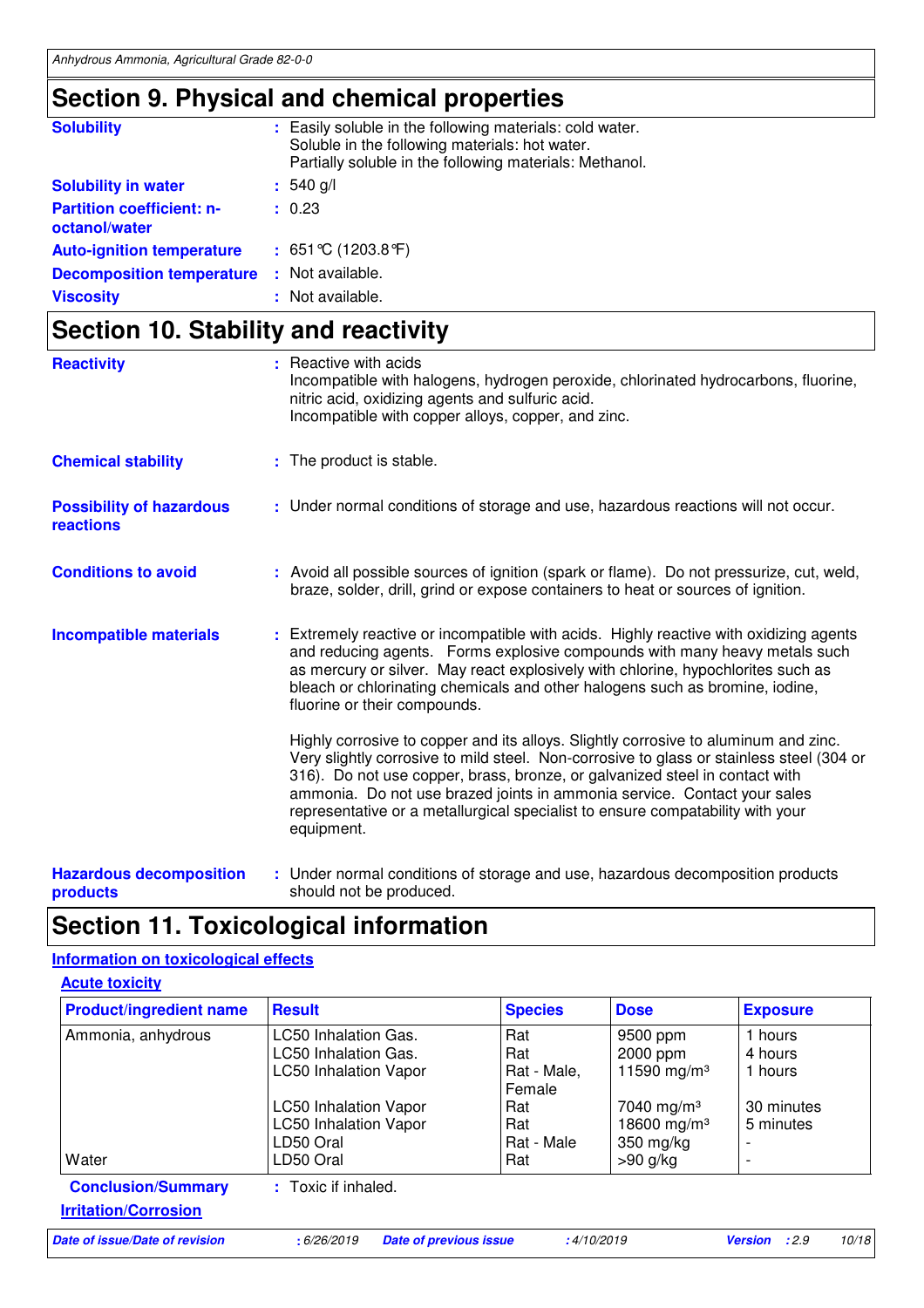# **Section 11. Toxicological information**

Not available.

| ι νυι αναιιαυισ.                                          |                                   |                                                     |                                                                                              |                                                                                                                                               |                    |                 |       |  |
|-----------------------------------------------------------|-----------------------------------|-----------------------------------------------------|----------------------------------------------------------------------------------------------|-----------------------------------------------------------------------------------------------------------------------------------------------|--------------------|-----------------|-------|--|
| <b>Conclusion/Summary</b>                                 |                                   |                                                     |                                                                                              |                                                                                                                                               |                    |                 |       |  |
| <b>Skin</b>                                               |                                   | : Causes severe skin burns and eye damage.          |                                                                                              |                                                                                                                                               |                    |                 |       |  |
| <b>Eyes</b>                                               |                                   | Causes severe skin burns and eye damage.            |                                                                                              |                                                                                                                                               |                    |                 |       |  |
| <b>Respiratory</b>                                        |                                   | : Corrosive to the respiratory tract.               |                                                                                              |                                                                                                                                               |                    |                 |       |  |
| <b>Sensitization</b>                                      |                                   |                                                     |                                                                                              |                                                                                                                                               |                    |                 |       |  |
| Not available.                                            |                                   |                                                     |                                                                                              |                                                                                                                                               |                    |                 |       |  |
| <b>Conclusion/Summary</b>                                 |                                   |                                                     |                                                                                              |                                                                                                                                               |                    |                 |       |  |
| <b>Skin</b>                                               |                                   | : No known significant effects or critical hazards. |                                                                                              |                                                                                                                                               |                    |                 |       |  |
| <b>Respiratory</b>                                        |                                   | Non-sensitizer to lungs.                            |                                                                                              |                                                                                                                                               |                    |                 |       |  |
| <b>Mutagenicity</b>                                       |                                   |                                                     |                                                                                              |                                                                                                                                               |                    |                 |       |  |
| <b>Product/ingredient name</b>                            | <b>Test</b>                       |                                                     | <b>Experiment</b>                                                                            |                                                                                                                                               | <b>Result</b>      |                 |       |  |
| Ammonia                                                   | OECD 471 Bacterial                |                                                     | Experiment: In vivo                                                                          |                                                                                                                                               | Negative           |                 |       |  |
|                                                           | <b>Reverse Mutation Test</b>      |                                                     | Subject: Bacteria                                                                            |                                                                                                                                               |                    |                 |       |  |
|                                                           | OECD 474 Mammalian<br>Erythrocyte |                                                     | Experiment: In vivo<br>Subject: Mammalian-Animal                                             |                                                                                                                                               | Negative           |                 |       |  |
|                                                           | Micronucleus Test                 |                                                     |                                                                                              |                                                                                                                                               |                    |                 |       |  |
| <b>Conclusion/Summary</b>                                 | : No mutagenic effect.            |                                                     |                                                                                              |                                                                                                                                               |                    |                 |       |  |
| <b>Carcinogenicity</b>                                    |                                   |                                                     |                                                                                              |                                                                                                                                               |                    |                 |       |  |
| Not available.                                            |                                   |                                                     |                                                                                              |                                                                                                                                               |                    |                 |       |  |
| <b>Conclusion/Summary</b>                                 |                                   |                                                     | : No known significant effects or critical hazards.                                          |                                                                                                                                               |                    |                 |       |  |
| <b>Reproductive toxicity</b>                              |                                   |                                                     |                                                                                              |                                                                                                                                               |                    |                 |       |  |
| <b>Product/ingredient name</b>                            | <b>Maternal</b><br>toxicity       | <b>Fertility</b>                                    | <b>Development</b><br>toxin                                                                  | <b>Species</b>                                                                                                                                | <b>Dose</b>        | <b>Exposure</b> |       |  |
| Ammonia                                                   | Negative                          |                                                     | Negative                                                                                     | Rabbit - Female                                                                                                                               | Oral: 100<br>mg/kg |                 |       |  |
| <b>Conclusion/Summary</b>                                 |                                   |                                                     | : No known significant effects or critical hazards.                                          |                                                                                                                                               |                    |                 |       |  |
| <b>Teratogenicity</b>                                     |                                   |                                                     |                                                                                              |                                                                                                                                               |                    |                 |       |  |
| Not available.                                            |                                   |                                                     |                                                                                              |                                                                                                                                               |                    |                 |       |  |
| <b>Conclusion/Summary</b>                                 |                                   |                                                     | No known significant effects or critical hazards.                                            |                                                                                                                                               |                    |                 |       |  |
| <b>Specific target organ toxicity (single exposure)</b>   |                                   |                                                     |                                                                                              |                                                                                                                                               |                    |                 |       |  |
| Not available.                                            |                                   |                                                     |                                                                                              |                                                                                                                                               |                    |                 |       |  |
| <b>Specific target organ toxicity (repeated exposure)</b> |                                   |                                                     |                                                                                              |                                                                                                                                               |                    |                 |       |  |
| Not available.                                            |                                   |                                                     |                                                                                              |                                                                                                                                               |                    |                 |       |  |
| <b>Aspiration hazard</b>                                  |                                   |                                                     |                                                                                              |                                                                                                                                               |                    |                 |       |  |
| Not available.                                            |                                   |                                                     |                                                                                              |                                                                                                                                               |                    |                 |       |  |
|                                                           |                                   |                                                     |                                                                                              |                                                                                                                                               |                    |                 |       |  |
| <b>Information on the likely</b><br>routes of exposure    |                                   |                                                     | : Routes of entry anticipated: Dermal, Inhalation.<br>Routes of entry not anticipated: Oral. |                                                                                                                                               |                    |                 |       |  |
| <b>Potential acute health effects</b>                     |                                   |                                                     |                                                                                              |                                                                                                                                               |                    |                 |       |  |
| <b>Eye contact</b>                                        |                                   |                                                     |                                                                                              | : Corrosive to eyes on contact. Causes serious eye damage. Eye contact can result                                                             |                    |                 |       |  |
|                                                           |                                   |                                                     |                                                                                              | in temporary or permanent corneal damage and/or blindness. The full extent of<br>damage to the eyes may not be known for 1 week after injury. |                    |                 |       |  |
|                                                           |                                   |                                                     |                                                                                              |                                                                                                                                               |                    |                 |       |  |
| <b>Inhalation</b>                                         | difficulties.                     |                                                     |                                                                                              | Toxic if inhaled. Corrosive to the respiratory system. May cause severe breathing                                                             |                    |                 |       |  |
| <b>Skin contact</b>                                       |                                   | may cause cold burns or frostbite.                  |                                                                                              | : Corrosive to the skin. Causes severe burns. Contact with rapidly expanding gas                                                              |                    |                 |       |  |
| <b>Date of issue/Date of revision</b>                     | : 6/26/2019                       |                                                     | <b>Date of previous issue</b>                                                                | :4/10/2019                                                                                                                                    | Version : 2.9      |                 | 11/18 |  |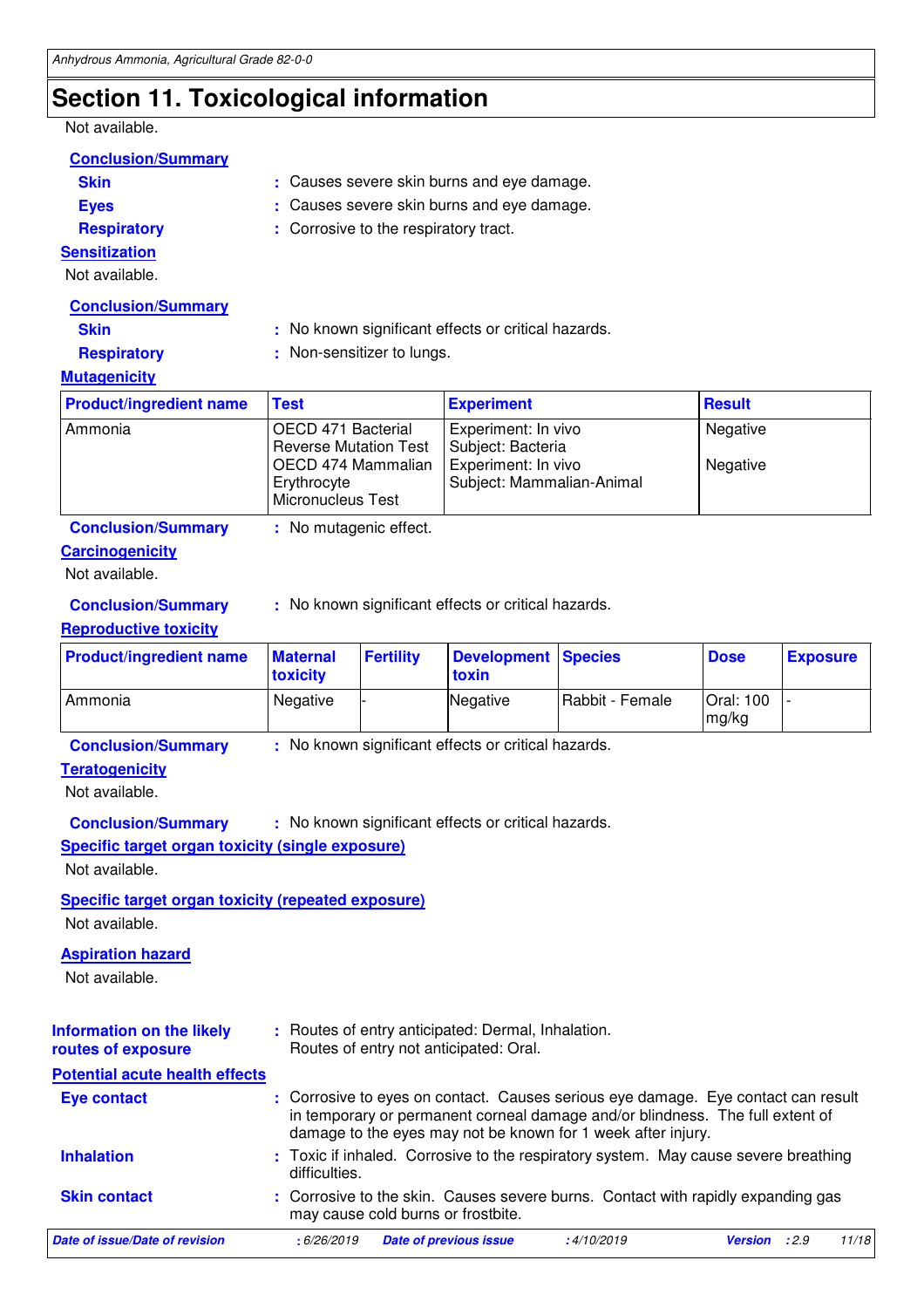# **Section 11. Toxicological information**

| <b>Ingestion</b>                                                    | : Will cause cold burns and will evaporate causing massive inhalation overexposure.<br>Corrosive to the digestive tract. May cause burns to the mouth, throat and stomach.                                                                                                    |
|---------------------------------------------------------------------|-------------------------------------------------------------------------------------------------------------------------------------------------------------------------------------------------------------------------------------------------------------------------------|
|                                                                     | Symptoms related to the physical, chemical and toxicological characteristics                                                                                                                                                                                                  |
| <b>Eye contact</b>                                                  | : Adverse symptoms may include the following:<br>pain<br>watering<br>redness<br>loss of vision                                                                                                                                                                                |
| <b>Inhalation</b>                                                   | : Adverse symptoms may include the following:<br>Exposure to airborne concentrations above statutory or recommended exposure<br>limits may cause irritation of the nose, throat and lungs.<br>coughing<br>respiratory tract irritation<br>wheezing and breathing difficulties |
| <b>Skin contact</b>                                                 | : Adverse symptoms may include the following:<br>pain or irritation<br>redness<br>blistering may occur<br>Signs of frostbite: redness, blistering may occur                                                                                                                   |
| <b>Ingestion</b>                                                    | : Adverse symptoms may include the following:<br>bloating<br>difficulty swallowing<br>throat and stomach pain<br>nausea or vomiting<br>respiratory tract irritation<br>wheezing and breathing difficulties                                                                    |
|                                                                     | Delayed and immediate effects and also chronic effects from short and long term exposure                                                                                                                                                                                      |
| <b>Short term exposure</b><br><b>Potential immediate</b><br>effects | : See above.                                                                                                                                                                                                                                                                  |
| <b>Potential delayed effects</b>                                    | : See above.                                                                                                                                                                                                                                                                  |
| Long term exposure<br><b>Potential immediate</b><br>effects         | : See above.                                                                                                                                                                                                                                                                  |
| <b>Potential delayed effects : See below.</b>                       |                                                                                                                                                                                                                                                                               |
| <b>Potential chronic health effects</b>                             |                                                                                                                                                                                                                                                                               |

| <u>. 9.0.1.1.1. 9.1. 9.1.0.1.10 1.0.1.1.1 9.1.00.10</u> |                                                                                                                                                                                                                                                                                                                                                                                                                                                           |
|---------------------------------------------------------|-----------------------------------------------------------------------------------------------------------------------------------------------------------------------------------------------------------------------------------------------------------------------------------------------------------------------------------------------------------------------------------------------------------------------------------------------------------|
| <b>Conclusion/Summary</b>                               | : Adverse effects are typically the result of acute overexposure. These effects may<br>be long term or permanent in nature. There is no known effect from chronic<br>exposure to this product.                                                                                                                                                                                                                                                            |
| <b>General</b>                                          | : No known significant effects or critical hazards.                                                                                                                                                                                                                                                                                                                                                                                                       |
| <b>Carcinogenicity</b>                                  | : No known significant effects or critical hazards.                                                                                                                                                                                                                                                                                                                                                                                                       |
| <b>Mutagenicity</b>                                     | : No known significant effects or critical hazards.                                                                                                                                                                                                                                                                                                                                                                                                       |
| <b>Teratogenicity</b>                                   | : No known significant effects or critical hazards.                                                                                                                                                                                                                                                                                                                                                                                                       |
| <b>Developmental effects</b>                            | : No known significant effects or critical hazards.                                                                                                                                                                                                                                                                                                                                                                                                       |
| <b>Fertility effects</b>                                | : No known significant effects or critical hazards.                                                                                                                                                                                                                                                                                                                                                                                                       |
| <b>Other information</b>                                | : The odor recognition threshold for ammonia ranges from 0.7 PPM for persons with<br>an acute sense of smell to over 50 PPM for acclimatized individuals. Generally,<br>concentrations of up to 25 PPM are tolerated although unpleasant and pungent.<br>Above this concentration, irritation of the eyes, nose and throat may begin. The<br>extent of irritation increases with increasing ammonia concentration, and decreases<br>with acclimatization. |
|                                                         | NIOSH has established 300 PPM as the concentration immediately dangerous to                                                                                                                                                                                                                                                                                                                                                                               |

| Date of issue/Date of revision | : 6/26/2019  Date of previous issue | :4/10/2019 | <b>Version</b> : 2.9 | 12/18 |
|--------------------------------|-------------------------------------|------------|----------------------|-------|
|                                |                                     |            |                      |       |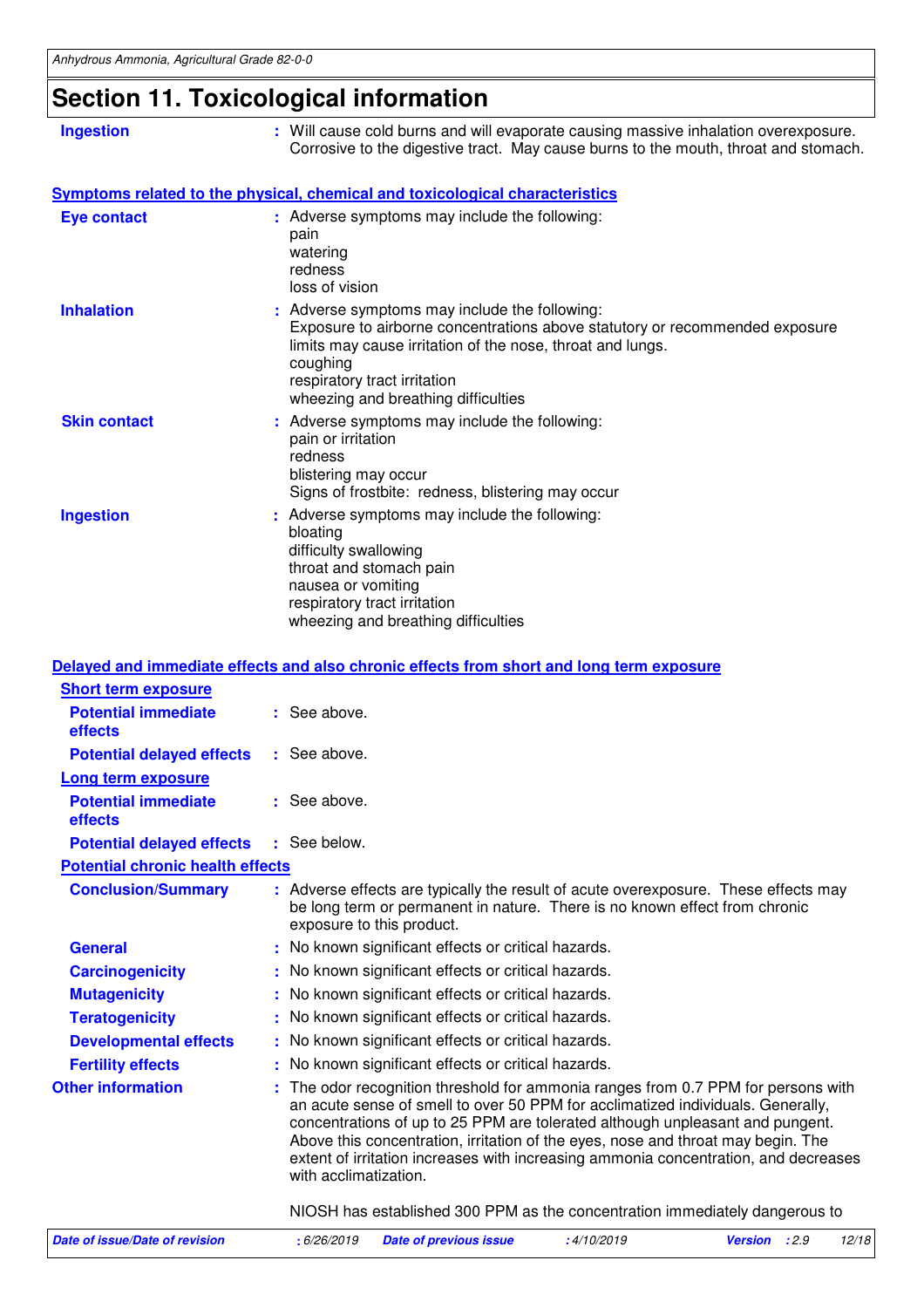# **Section 11. Toxicological information**

life and health (IDLH), which is defined as the concentration above which selfrescue may be difficult or impossible due to physiological effects. At concentrations over 1000 PPM increasing chest tightness, brochospasm and severe eye and skin irritation may result. Delayed effects such as chemical pneumonitis and pulmonary edema may develop several hours after exposure. Exposure to high concentrations (>5,000 ppm) may cause death. Effects may be more pronounced at lower concentrations in children, the elderly, and persons with impaired lung function.

# **Section 12. Ecological information**

**Toxicity**

| <b>Product/ingredient name</b> | <b>Result</b>                        | <b>Species</b>                                     | <b>Exposure</b> |
|--------------------------------|--------------------------------------|----------------------------------------------------|-----------------|
| Ammonia                        | Acute EC50 29.2 mg/l Marine water    | Algae - Ulva fasciata - Zoea                       | 96 hours        |
|                                | Acute LC50 2080 µg/l Fresh water     | Crustaceans - Gammarus pulex                       | 48 hours        |
|                                | Acute LC50 0.53 ppm Fresh water      | Daphnia - Daphnia magna                            | 48 hours        |
|                                | Acute LC50 300 µg/l Fresh water      | Fish - Hypophthalmichthys<br>nobilis               | 96 hours        |
|                                | Chronic NOEC 1 mg/l Fresh water      | Algae - Skeletonema costatum                       | 3 days          |
|                                | Chronic NOEC 0.204 mg/l Marine water | Fish - Dicentrarchus labrax                        | 62 days         |
|                                | Acute LC50 0.89 mg/l                 | Fish                                               | 96 hours        |
|                                | Acute LC50 450 µg/l Fresh water      | Fish - Oncorhynchus<br>tshawytscha - Underyearling | 96 hours        |
|                                | Chronic LOEL 0.022 mg/l              | Fish                                               | 73 days         |
|                                | Chronic NOEC 0.79 mg/l Fresh water   | Daphnia                                            | 96 hours        |

**Conclusion/Summary :** Very toxic to aquatic life.

### **Persistence and degradability**

| <b>Conclusion/Summary</b> |  |  | Not persistent. Readily biodegradable |
|---------------------------|--|--|---------------------------------------|
|---------------------------|--|--|---------------------------------------|

| <b>Product/ingredient name</b> | <b>Aquatic half-life</b> | <b>Photolysis</b> | Biodegradability |
|--------------------------------|--------------------------|-------------------|------------------|
| Ammonia                        |                          |                   | Readily          |

### **Bioaccumulative potential**

| <b>Product/ingredient name</b> | <b>LogP</b> <sub>ow</sub> | <b>BCF</b> | <b>Potential</b> |
|--------------------------------|---------------------------|------------|------------------|
| Ammonia                        | 0.23                      |            | low              |
| Water                          | $-1.38$                   |            | low              |

### **Mobility in soil**

| <b>Soil/water partition</b><br>coefficient (K <sub>oc</sub> ) | : Not available.                                    |
|---------------------------------------------------------------|-----------------------------------------------------|
| <b>Other adverse effects</b>                                  | : No known significant effects or critical hazards. |

## **Section 13. Disposal considerations**

The generation of waste should be avoided or minimized wherever possible. Disposal of this product, solutions and any by-products should at all times comply with the requirements of environmental protection and waste disposal legislation and any regional local authority requirements. Dispose of surplus and nonrecyclable products via a licensed waste disposal contractor. Empty pressure vessels should be returned to the supplier. Incineration or landfill should only be considered when recycling is not feasible. This material and its container must be disposed of in a safe way. Empty containers or liners may retain some product residues. Do not puncture or incinerate container. **Disposal methods :**

| Date of issue/Date of revision | : 6/26/2019 <b>Date of previous issue</b> | :4/10/2019 | <b>Version</b> : 2.9 | 13/18 |
|--------------------------------|-------------------------------------------|------------|----------------------|-------|
|                                |                                           |            |                      |       |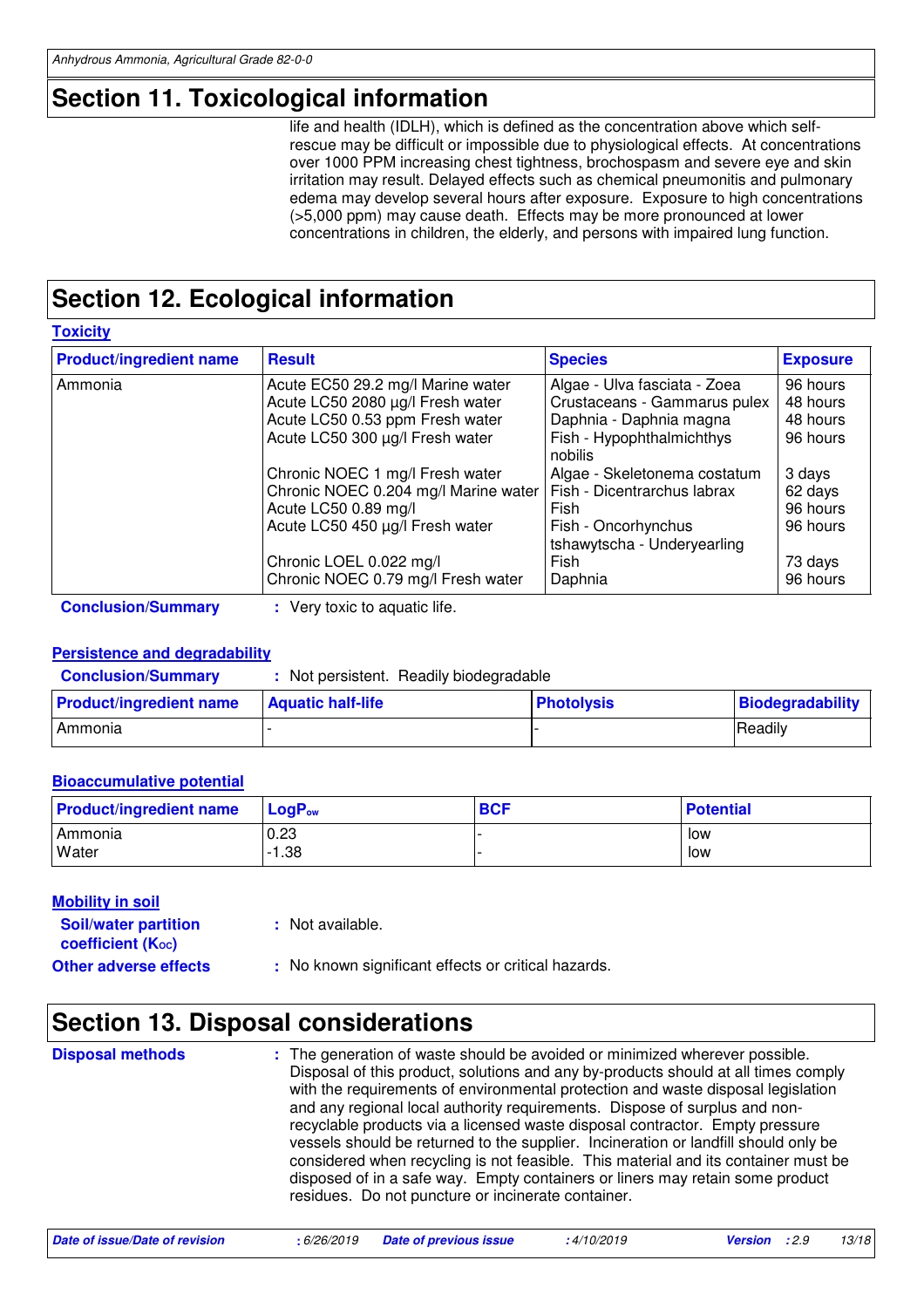|                                         | <b>Section 14. Transport information</b>                                                                                                                                                                                                                                                                                                                                 |                                                                                                                                                                                                                                                                                                                                                                                                                                      |                                        |                                                                                                                                                                                                        |                                                                                                                               |
|-----------------------------------------|--------------------------------------------------------------------------------------------------------------------------------------------------------------------------------------------------------------------------------------------------------------------------------------------------------------------------------------------------------------------------|--------------------------------------------------------------------------------------------------------------------------------------------------------------------------------------------------------------------------------------------------------------------------------------------------------------------------------------------------------------------------------------------------------------------------------------|----------------------------------------|--------------------------------------------------------------------------------------------------------------------------------------------------------------------------------------------------------|-------------------------------------------------------------------------------------------------------------------------------|
|                                         | <b>TDG</b><br><b>Classification</b>                                                                                                                                                                                                                                                                                                                                      | <b>DOT</b><br><b>Classification</b>                                                                                                                                                                                                                                                                                                                                                                                                  | <b>Mexico</b><br><b>Classification</b> | <b>IMDG</b>                                                                                                                                                                                            | <b>IATA</b>                                                                                                                   |
| <b>UN number</b>                        | 1005                                                                                                                                                                                                                                                                                                                                                                     | <b>UN1005</b>                                                                                                                                                                                                                                                                                                                                                                                                                        | <b>UN1005</b>                          | <b>UN1005</b>                                                                                                                                                                                          | <b>UN1005</b>                                                                                                                 |
| <b>UN proper</b><br>shipping name       | Ammonia,<br>anhydrous                                                                                                                                                                                                                                                                                                                                                    | Ammonia,<br>anhydrous                                                                                                                                                                                                                                                                                                                                                                                                                | Amoniaco,<br>anhidro                   | Ammonia,<br>anhydrous                                                                                                                                                                                  | Ammonia,<br>anhydrous                                                                                                         |
| <b>Transport</b><br>hazard class(es)    | 2.3(8)                                                                                                                                                                                                                                                                                                                                                                   | 2.2 Domestic or<br>2.3 International<br>See below.                                                                                                                                                                                                                                                                                                                                                                                   | 2.3                                    | 2.3(8)                                                                                                                                                                                                 | 2.3(8)                                                                                                                        |
|                                         | 1005                                                                                                                                                                                                                                                                                                                                                                     | 1005<br>/ <b>S.A</b>                                                                                                                                                                                                                                                                                                                                                                                                                 |                                        |                                                                                                                                                                                                        |                                                                                                                               |
| <b>Packing group</b>                    |                                                                                                                                                                                                                                                                                                                                                                          |                                                                                                                                                                                                                                                                                                                                                                                                                                      |                                        |                                                                                                                                                                                                        |                                                                                                                               |
| <b>Environmental</b><br>hazards         | No.                                                                                                                                                                                                                                                                                                                                                                      | No.                                                                                                                                                                                                                                                                                                                                                                                                                                  | No.                                    | Yes.                                                                                                                                                                                                   | No.                                                                                                                           |
| <b>Additional</b><br><b>information</b> | <b>ERAP Index</b><br>3000<br>Passenger<br><b>Carrying Vessel</b><br><b>Index</b><br>Forbidden<br><b>Passenger</b><br><b>Carrying Road or</b><br><b>Rail Index</b><br>Forbidden<br><b>TDG</b><br><b>Classification:</b><br>Product classified<br>as per the<br>following sections<br>of the<br>Transportation of<br>Dangerous Goods<br>Regulations: 2.3<br>and Schedule I | Inhalation hazard<br>zone D<br>Reportable<br>quantity<br>$100$ lbs / 45.4 kg<br>Packages of less<br>than the<br>reportable<br>quantity are not<br>subject to<br>Hazmat<br>transportation<br>requirements.<br><b>Packaging</b><br>instruction<br>Passenger<br>aircraft<br>Quantity limitation:<br>Forbidden.<br>Packaging<br>instructions: 304,<br>314, 315<br>Cargo aircraft<br>Quantity limitation:<br>Forbidden.<br><b>Special</b> | <b>Special</b><br>provisions<br>23     | The marine<br>pollutant mark is<br>not required<br>when transported<br>in sizes of $\leq$ 5 L or<br>≤5 kg.<br><b>Emergency</b><br>schedules F - C;<br>S - U<br><b>Special</b><br>provisions 23,<br>379 | The<br>environmentally<br>hazardous<br>substance mark<br>may appear if<br>required by other<br>transportation<br>regulations. |

13, T50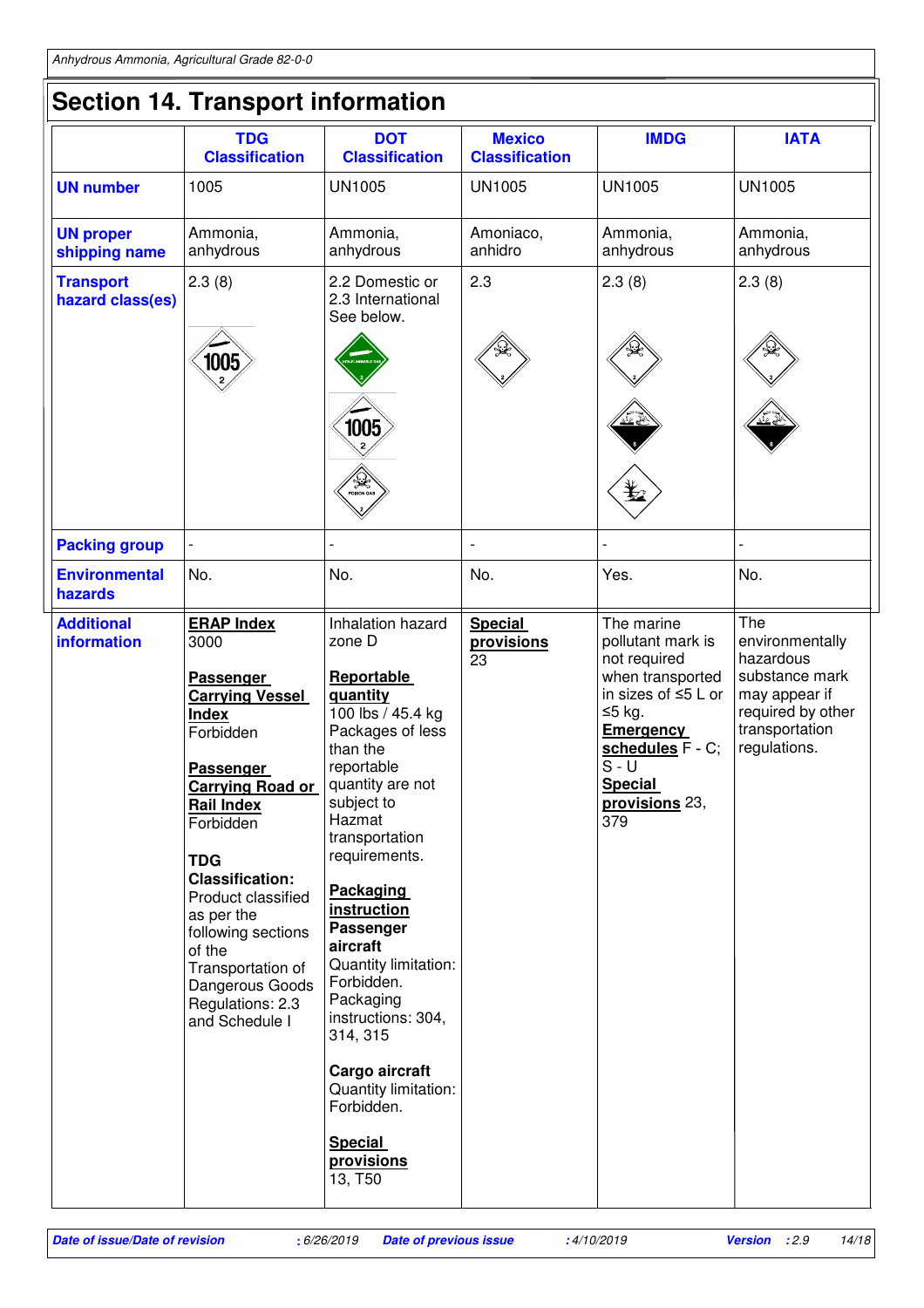## **Section 14. Transport information**

|                                                                                                                                                                                                                         | <b>Special precautions for user</b> : Ammonia shipments between the U.S. and Canada, including empty or residue<br>railcars or trucks is regulated under agreement. Changes in Transport Canada's<br>Transportation of Dangerous Goods Regulations has changed the classification of<br>Anhydrous Ammonia from Class 2.2 to Class 2.3. Shipment of anhydrous<br>ammonia within Canada using the DOT green 2.2 Placard are prohibited.<br>Shipments originating in Canada going to the United States are to be<br>placarded with the White UN 1005 Anhydrous Ammonia Placard. DOT rules<br>allow shipments to proceed between the U.S. and Canada with this placard.<br>Domestic shipments within the U.S. must continue to use the green DOT 2.2<br>Non-flammable compressed gas placard. |
|-------------------------------------------------------------------------------------------------------------------------------------------------------------------------------------------------------------------------|-------------------------------------------------------------------------------------------------------------------------------------------------------------------------------------------------------------------------------------------------------------------------------------------------------------------------------------------------------------------------------------------------------------------------------------------------------------------------------------------------------------------------------------------------------------------------------------------------------------------------------------------------------------------------------------------------------------------------------------------------------------------------------------------|
| <b>Transport in bulk according</b><br>to Annex II of MARPOL and<br>the <b>IBC</b> Code                                                                                                                                  | : Not available.                                                                                                                                                                                                                                                                                                                                                                                                                                                                                                                                                                                                                                                                                                                                                                          |
| <b>Section 15. Regulatory information</b>                                                                                                                                                                               |                                                                                                                                                                                                                                                                                                                                                                                                                                                                                                                                                                                                                                                                                                                                                                                           |
| <b>Canadian lists</b><br><b>Canadian NPRI</b><br><b>CEPA Toxic substances</b><br><b>Canada inventory</b><br><b>International regulations</b><br>Not listed.                                                             | : The following components are listed: Ammonia (total)<br>: The following components are listed: Ammonia dissolved in water<br>: All components are listed or exempted.<br><b>Chemical Weapon Convention List Schedules I, II &amp; III Chemicals</b>                                                                                                                                                                                                                                                                                                                                                                                                                                                                                                                                     |
| <b>Montreal Protocol</b><br>Not listed.<br>Not listed.                                                                                                                                                                  | <b>Stockholm Convention on Persistent Organic Pollutants</b>                                                                                                                                                                                                                                                                                                                                                                                                                                                                                                                                                                                                                                                                                                                              |
| <b>Rotterdam Convention on Prior Informed Consent (PIC)</b><br>Not listed.<br><b>UNECE Aarhus Protocol on POPs and Heavy Metals</b><br>Not listed.                                                                      |                                                                                                                                                                                                                                                                                                                                                                                                                                                                                                                                                                                                                                                                                                                                                                                           |
| <b>Inventory list</b><br><b>Australia</b><br><b>China</b><br><b>Europe</b><br><b>Japan</b><br><b>Malaysia</b><br><b>New Zealand</b><br><b>Philippines</b><br><b>Republic of Korea</b><br><b>Taiwan</b><br><b>Turkey</b> | All components are listed or exempted.<br>All components are listed or exempted.<br>All components are listed or exempted.<br>All components are listed or exempted.<br>All components are listed or exempted.<br>All components are listed or exempted.<br>All components are listed or exempted.<br>All components are listed or exempted.<br>All components are listed or exempted.<br>Not determined.                                                                                                                                                                                                                                                                                                                                                                                 |
| <b>U.S. Federal Regulations:</b>                                                                                                                                                                                        | TSCA 8(a) CDR Exempt/Partial exemption: Not determined<br>TSCA 8(b) Active inventory: TSCA 8(b) Active inventory: All components are<br>listed or exempted.                                                                                                                                                                                                                                                                                                                                                                                                                                                                                                                                                                                                                               |

**Clean Water Act (CWA) 311**: ammonia, anhydrous

**Clean Air Act (CAA) 112 regulated toxic substances**: ammonia, anhydrous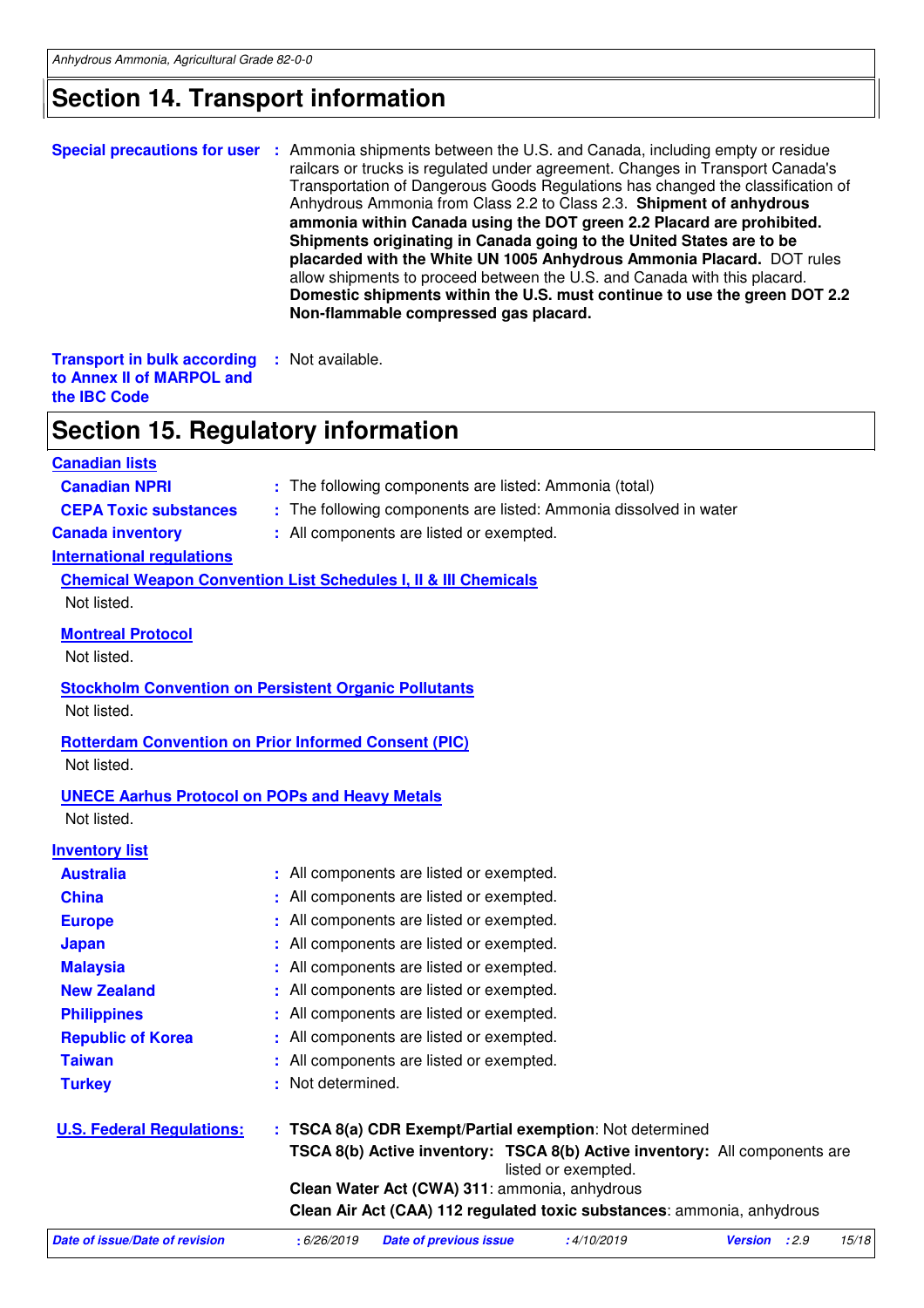# **Section 15. Regulatory information**

| <b>Clean Air Act Section 112</b><br>(b) Hazardous Air<br><b>Pollutants (HAPs)</b> | : Not listed |
|-----------------------------------------------------------------------------------|--------------|
| <b>Clean Air Act Section 602</b><br><b>Class I Substances</b>                     | : Not listed |
| <b>Clean Air Act Section 602</b><br><b>Class II Substances</b>                    | : Not listed |
| <b>DEA List I Chemicals</b><br>(Precursor Chemicals)                              | : Not listed |
| <b>DEA List II Chemicals</b><br><b>(Essential Chemicals)</b>                      | : Not listed |

### **SARA 302/304 Composition/information on ingredients**

|             |               |            | <b>SARA 302 TPQ</b> |           | <b>SARA 304 RQ</b> |           |
|-------------|---------------|------------|---------------------|-----------|--------------------|-----------|
| <b>Name</b> | $\frac{9}{6}$ | <b>EHS</b> | (lbs)               | (gallons) | (lbs)              | (gallons) |
| Ammonia     | $99.5 - 99.8$ | Yes.       | 500                 |           | 100                |           |

**SARA 304 RQ :** 100 lbs / 45.4 kg

### **SARA 311/312**

**Classification :** Fire hazard

Sudden release of pressure Immediate (acute) health hazard

### **Composition/information on ingredients**

| <b>Name</b> | $\%$          | <b>Fire</b> | <b>Sudden</b><br>hazard release of<br><b>pressure</b> | <b>Reactive</b> | <b>Immediate</b><br>(acute)<br>health<br>hazard | <b>Delayed</b><br>(chronic)<br>health<br>hazard. |
|-------------|---------------|-------------|-------------------------------------------------------|-----------------|-------------------------------------------------|--------------------------------------------------|
| Ammonia     | $99.5 - 99.8$ | Yes.        | Yes.                                                  | No.             | Yes.                                            | No.                                              |

### **SARA 313**

|                                           | <b>Product name</b> | <b>CAS number</b> | $\%$ |
|-------------------------------------------|---------------------|-------------------|------|
| <b>Form R - Reporting</b><br>requirements | Ammonia, anhydrous  | 7664-41-7         | 100  |
| <b>Supplier notification</b>              | Ammonia, anhydrous  | 7664-41-7         | 100  |

SARA 313 notifications must not be detached from the SDS and any copying and redistribution of the SDS shall include copying and redistribution of the notice attached to copies of the SDS subsequently redistributed.

**State regulations**

**Massachusetts :** The following components are listed: Ammonia

**New York :** The following components are listed: Ammonia

**New Jersey : The following components are listed: Ammonia** 

**Pennsylvania** : The following components are listed: Ammonia

**:**

**California Prop. 65** This product, as manufactured, does NOT contain any substance in concentrations known to the state of California to cause cancer, birth defects or other reproductive harm. Nutrien cannot guarantee the downstream compliance of any product once out of Nutrien custody.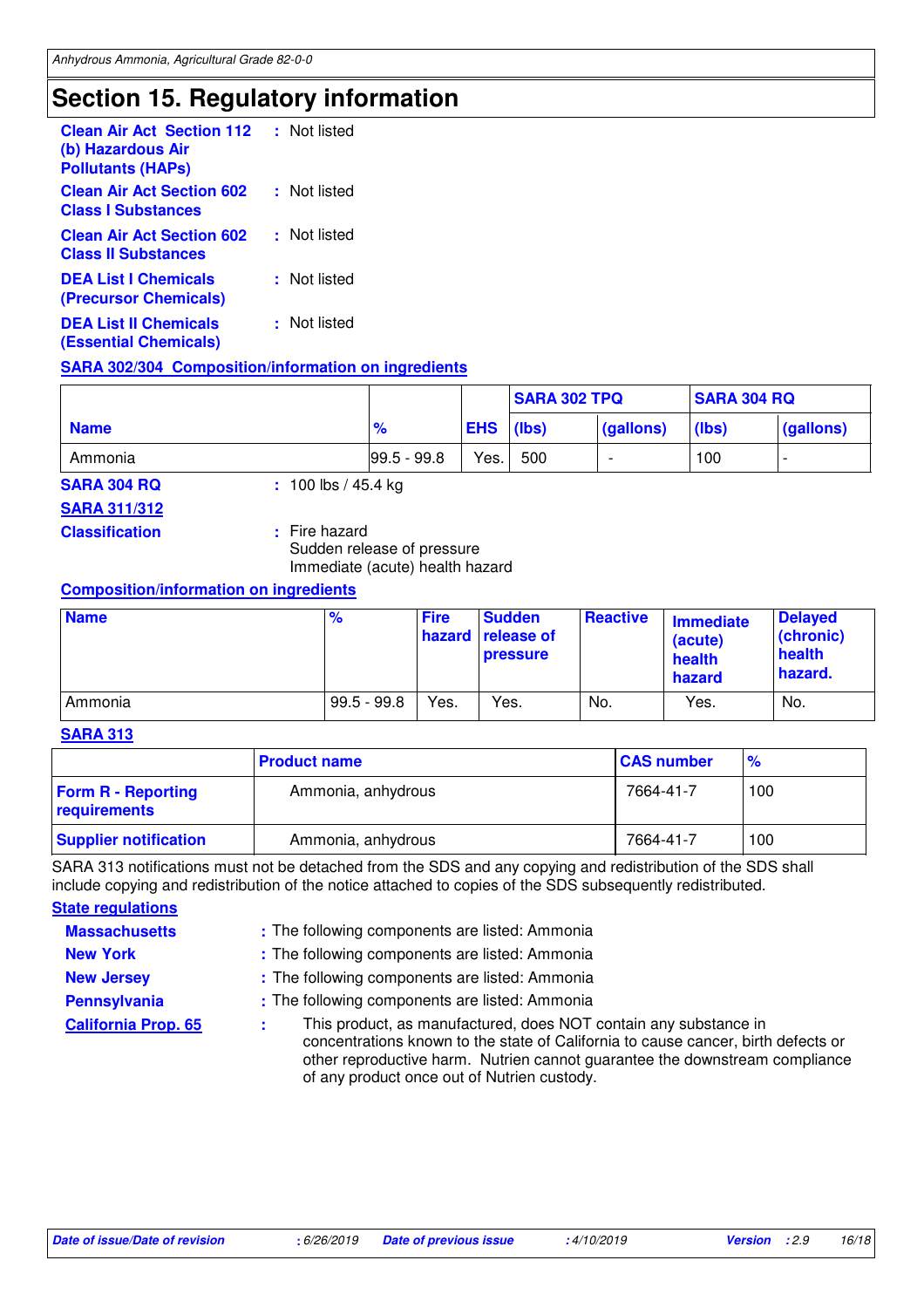# **Section 16. Other information**

### **History**

| Date of issue/Date of<br>revision | $\pm$ 6/26/2019                                                                 |
|-----------------------------------|---------------------------------------------------------------------------------|
| Date of previous issue            | $\pm$ 4/10/2019                                                                 |
| <b>Version</b>                    | : 2.9                                                                           |
|                                   | $\nabla$ Indicates information that has changed from previously issued version. |
| <b>Key to abbreviations</b>       | $:$ ATE = Acute Toxicity Estimate                                               |

| $\sim$ |                                                                               |
|--------|-------------------------------------------------------------------------------|
|        | BCF = Bioconcentration Factor                                                 |
|        | GHS = Globally Harmonized System of Classification and Labelling of Chemicals |
|        | IATA = International Air Transport Association                                |
|        | IBC = Intermediate Bulk Container                                             |
|        | IMDG = International Maritime Dangerous Goods                                 |
|        | $LogPow = logarithm$ of the octanol/water partition coefficient               |
|        | MARPOL = International Convention for the Prevention of Pollution From Ships, |
|        | 1973 as modified by the Protocol of 1978. ("Marpol" = marine pollution)       |
|        | $UN = United Nations$                                                         |
|        | $HPR = \text{Hazardous Products Requirements}$                                |
|        |                                                                               |

### **Procedure used to derive the classification**

| <b>Classification</b>                                                                                                                                                                                                                 |                                                                                                                                                                                                                                                 | <b>Justification</b>                                                                                                                                                                                                                                                                                                                                                                                                                                                                                                                                                                                                                                                                                                                                                                                                                                                                                                                                                                                                                                                                                                                                                                                                                                                                                                                                                                                                                                                                                                                                                                                                                                                    |
|---------------------------------------------------------------------------------------------------------------------------------------------------------------------------------------------------------------------------------------|-------------------------------------------------------------------------------------------------------------------------------------------------------------------------------------------------------------------------------------------------|-------------------------------------------------------------------------------------------------------------------------------------------------------------------------------------------------------------------------------------------------------------------------------------------------------------------------------------------------------------------------------------------------------------------------------------------------------------------------------------------------------------------------------------------------------------------------------------------------------------------------------------------------------------------------------------------------------------------------------------------------------------------------------------------------------------------------------------------------------------------------------------------------------------------------------------------------------------------------------------------------------------------------------------------------------------------------------------------------------------------------------------------------------------------------------------------------------------------------------------------------------------------------------------------------------------------------------------------------------------------------------------------------------------------------------------------------------------------------------------------------------------------------------------------------------------------------------------------------------------------------------------------------------------------------|
| FLAMMABLE GASES - Category 2<br>GASES UNDER PRESSURE - Liquefied gas<br><b>CORROSIVE TO METALS - Category 1</b><br><b>ACUTE TOXICITY (inhalation) - Category 3</b><br>SKIN CORROSION - Category 1B<br>SERIOUS EYE DAMAGE - Category 1 |                                                                                                                                                                                                                                                 | Weight of evidence<br>Weight of evidence<br>Weight of evidence<br>Weight of evidence<br>Weight of evidence<br>Weight of evidence                                                                                                                                                                                                                                                                                                                                                                                                                                                                                                                                                                                                                                                                                                                                                                                                                                                                                                                                                                                                                                                                                                                                                                                                                                                                                                                                                                                                                                                                                                                                        |
| <b>References</b>                                                                                                                                                                                                                     | preparation, Health Canada;<br>Canada;<br>Safety and Health Administration;<br><b>Environmental Protection Agency;</b><br>of Transport;<br>the Workplace;<br>at time of SDS preparation;<br>at time of SDS preparation;<br>Engineers;<br>Mexico | : Transportation of Dangerous Goods Act and Clear Language Regulations, current<br>edition at time of SDS preparation, Transport Canada;<br>Hazardous Products Act and Regulations, current revision at time of SDS<br>Domestic Substances List, current revision at time of SDS preparation, Environment<br>29 CFR Part 1910, current revision at time of SDS preparation, U.S. Occupational<br>40 CFR Parts 1-799, current revision at time of SDS preparation, U.S.<br>49 CFR Parts 1-199, current revision at time of SDS preparation, U.S. Department<br>Mexican Official Standard NOM-018-STPS-2015, Harmonised System for the<br>Identification and Communication of Hazards and Risks by Hazardous Chemicals in<br>NORMA Oficial Mexicana NOM-010-STPS-2014, Agentes químicos contaminantes<br>del ambiente laboral-Reconocimiento, evaluación y control.<br>Mexican Official Standard NOM-002-SCT / 2011, List of the most commonly<br>transported hazardous substances and materials;<br>Threshold Limit Values for Chemical Substances, current edition at time of SDS<br>preparation, American Conference of Governmental Industrial Hygienists;<br>NFPA 400, National Fire Codes, National Fire Protection Association, current edition<br>NFPA 704, National Fire Codes, National Fire Protection Association, current edition<br>Corrosion Data Survey, Sixth Edition, 1985, National Association of Corrosion<br>ERG 2016, Emergency Response Guidebook, U.S. Department of Transport,<br>Transport Canada, and the Secretariat of Transportation and Communications of<br>Hazardous Substances Data Bank, current revision at time of SDS preparation, |